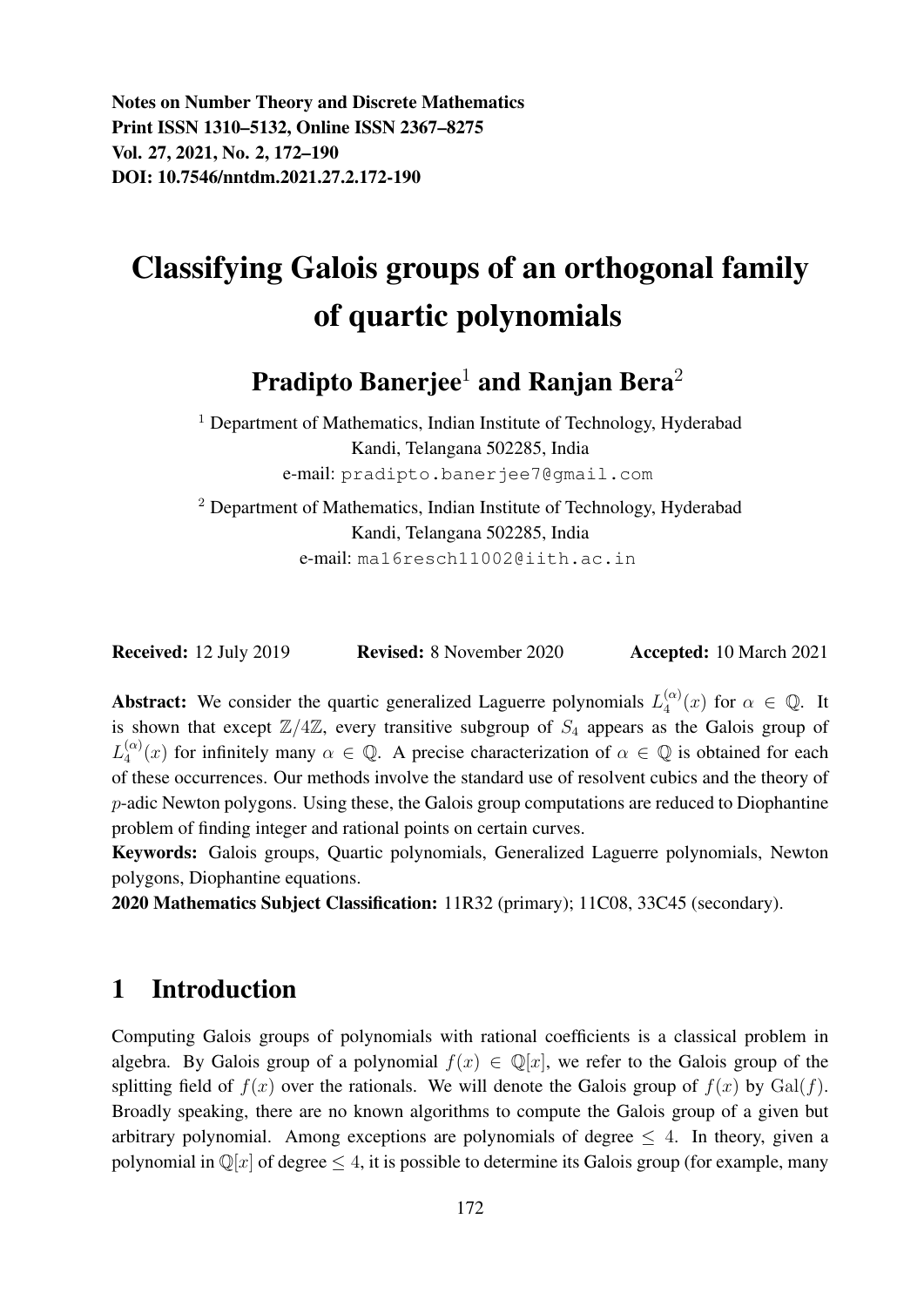mathematics software systems can do this job). But it is not always an entirely trivial task to compute the Galois groups of a family of polynomials of a fixed degree  $\leq 4$ . In this article, we consider generalized Laguerre polynomials  $L_n^{(\alpha)}(x)$  for  $n \leq 4$  and  $\alpha \in \mathbb{Q}$ . These are defined as

$$
L_n^{(\alpha)}(x) = (-1)^n \sum_{j=0}^n (-1)^j \binom{n+\alpha}{n-j} \frac{x^j}{j!}.
$$

This family of polynomials are widely studied in mathematical physics and quantum mechanics. An interest in the algebraic aspects of these polynomials was initiated by Schur [9–11] who made use of these polynomials to resolve the inverse Galois problem for the symmetric and alternating group. His results are summarized below.

- $L_n^{(0)}(x)$  has Galois group  $S_n$  for each n.
- $L_n^{(1)}(x)$  has Galois group  $S_n$  for each even n with  $n + 1$  not a square.
- $L_n^{(1)}(x)$  has Galois group  $A_n$  for each odd n and each even n with  $n + 1$  a square.
- $L_n^{(-n-1)}(x)$  has Galois group  $S_n$  for each  $n \not\equiv 0 \pmod{4}$ .
- $L_n^{(-n-1)}(x)$  has Galois group  $A_n$  for each  $n \equiv 0 \pmod{4}$ .

Since the work of Schur, the algebraic aspects of generalized Laguerre polynomials have received much attention in the recent years. We refer the interested reader to [1] and the references therein.

The case  $n = 4$ , in some sense, is more interesting than others. In [7], Hajir and Wong showed that if  $n \geq 5$  is fixed, then the Galois group of  $L_n^{(\alpha)}(x)$  contains  $A_n$ , the alternating group on n letters, for all but finitely many  $\alpha \in \mathbb{Q}$  (depending on n). On the other hand, Hajir [6] exhibits infinitely many  $\alpha \in \mathbb{Q}$  such that  $L_4^{(\alpha)}$  $\binom{\alpha}{4}(x)$  has the associated Galois group the Dihedral group  $D_4$ (hence, the Galois group does not contain  $A_4$ ). Our main motivation was to investigate whether there are other transitive subgroups of  $S_4$ , the symmetric group on 4 letters, which appear as the Galois group of  $L_4^{(\alpha)}$  $\binom{\alpha}{4}(x)$  infinitely often. It turns out that such examples indeed exist and are plentiful.

This article, in a way, complements the results of [1, 2, 6]. In [1], the Galois properties of  $L_n^{(\alpha)}(x)$  for  $n \leq 4$  and  $\alpha \in \mathbb{Z}$  are addressed. Obviously, one would want to extend these results to  $\alpha \in \mathbb{Q}\backslash\mathbb{Z}$ . In [2], the first author obtained precise descriptions of the pairs  $(n, \alpha)$  with  $n \leq 4$ and  $\alpha \in \mathbb{Q}\backslash\mathbb{Z}$  such that the discriminant of  $L_n^{(\alpha)}(x)$  is the square of a nonzero rational number. In [6], Hajir established the irreducibility of  $L_4^{(\alpha)}$  $\binom{\alpha}{4}(x)$  for all  $\alpha \in \mathbb{Q}\backslash \{-1,23\}$ . Thus, one is naturally intrigued to know whether  $Gal(L_4^{(\alpha)})$  $\binom{\alpha}{4}$  is Klein's four group  $V_4$  or  $A_4$  in the case that the discrimiant of  $L_4^{(\alpha)}$  $\binom{\alpha}{4}(x)$  is a nonzero rational square.

For  $n \leq 3$ , the situation is not as exciting. We briefly discuss them here, omitting some of the details. The polynomial  $\mathcal{L}_2^{(\alpha)}$  $2^{(\alpha)}(x) = 2!L_2^{(\alpha)}$  $2^{(\alpha)}(x)$  is given by

$$
\mathcal{L}_2^{(\alpha)}(x) = x^2 - 2(\alpha + 2)x + (\alpha + 2)(\alpha + 1).
$$

Its discriminant is  $4(\alpha + 2)$ . Thus, the Galois group of  $\mathcal{L}_2^{(\alpha)}$  $2^{(\alpha)}(x)$  is trivial if and only if  $\alpha + 2$  is the square of a rational number. Otherwise, it is  $\mathbb{Z}/2\mathbb{Z}$ .

Now consider the case that  $n = 3$ . It is well known that the Galois group of a cubic polynomial in  $\mathbb{Q}[x]$  contains  $A_3$  if and only if the polynomial is irreducible.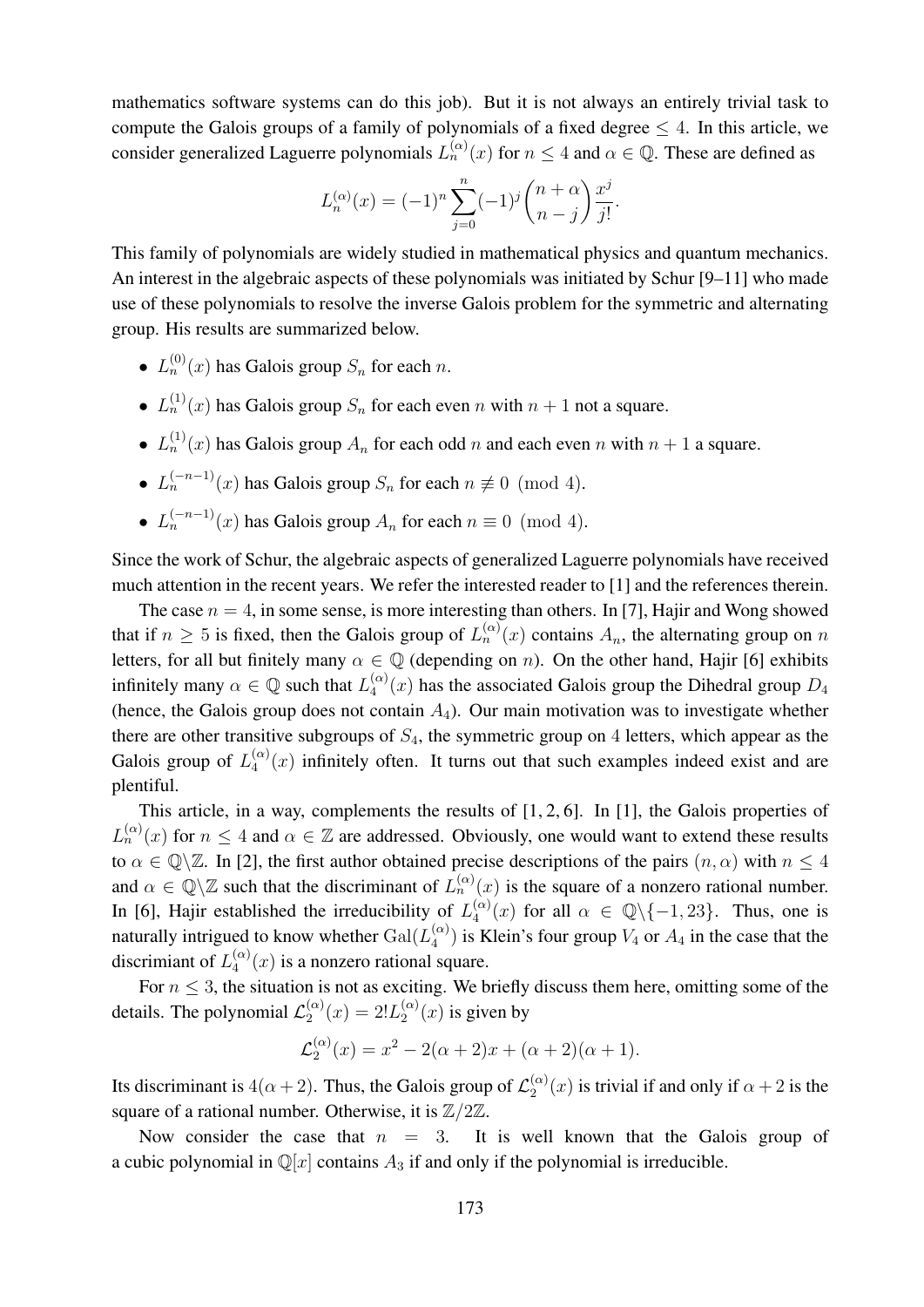Irreducibility here, and throughout, refers to the irreducibility over the rationals. The polynomial  ${\cal L}_3^{(\alpha)}$  $3^{(\alpha)}(x) = -3!L_3^{(\alpha)}$  $\int_3^{(\alpha)} (x)$  is given by

$$
\mathcal{L}_3^{(\alpha)}(x) = x^3 - 3(\alpha + 3)x^2 + 3(\alpha + 3)(\alpha + 2)x - (\alpha + 3)(\alpha + 2)(\alpha + 1).
$$

After killing the trace term by considering instead the polynomial  $g(x) = \mathcal{L}_3^{(\alpha)}$  $\frac{3}{3}(x+\alpha+3)$ , we have  $g(x) = x^3 - 3(\alpha + 3)x - 2(\alpha + 3)$ . It is easy to see that  $g(x)$  is reducible over the rationals if and only if

$$
\alpha = \frac{\gamma^3 - 9\gamma - 6}{3\gamma + 2}, \quad \gamma \in \mathbb{Q} \setminus \{-2/3\}.
$$
 (1)

Thus, there are essentially a couple of things to address here. First, if  $\alpha$  is not in the form (1), then is it possible to precisely describe the instances where  $\mathcal{L}_3^{(\alpha)}$  $\binom{\alpha}{3}(x)$  has the associated Galois group  $A_3$  or  $S_3$ . Second, in the case that  $\alpha$  satisfy (1), under what circumstances does  $\mathcal{L}_3^{(\alpha)}$  $x_3^{(\alpha)}(x)$ split completely over the rationals. That is, for which  $\alpha$  satisfying (1), is  $Gal(\mathcal{L}_{3}^{(\alpha)})$  $\binom{(\alpha)}{3}$  the trivial group?

In order to answer the first question, we need precise information on whether the discriminant  $Discr(\mathcal{L}_3^{(\alpha)})$  $\mathfrak{s}^{(\alpha)}$ ) of  $\mathcal{L}^{(\alpha)}_3$  $\binom{\alpha}{3}(x)$  is a nonzero rational square. Let us denote by  $\Box$  the square of an unspecified nonzero rational number. The cases where  $\text{Discr}(\mathcal{L}_n^{(\alpha)}) = \Box$  for  $n \leq 5$  and  $\alpha \in \mathbb{Z}$ has already been studied in [1]. The main result in [1] states that if  $n \leq 5$ ,  $\alpha \in \mathbb{Z}$  and  $Discr(\mathcal{L}_n^{(\alpha)}) = \Box$ , then  $Gal(\mathcal{L}_n^{(\alpha)}) = A_n$  unless  $(n, \alpha) \in \{(4, -1), (4, 23)\}.$  Furthermore,  $\operatorname{Gal}(\mathcal{L}_4^{(-1)})$  $\binom{(-1)}{4}$  =  $A_3$  =  $\text{Gal}(\mathcal{L}_4^{(23)})$  $\binom{(23)}{4}$ . A precise description of  $n \leq 5$  and  $\alpha \in \mathbb{Z}$  for which  $Discr(\mathcal{L}_n^{(\alpha)}) = \Box$  was obtained in [3].

Thus, in this article, we will be interested in the cases that  $\alpha \in \mathbb{Q} \setminus \mathbb{Z}$  whenever  $Discr(\mathcal{L}_n^{(\alpha)}) = \Box$ . Using a formula of Schur [11] for  $Discr(\mathcal{L}_n^{(\alpha)})$ , the first author [2] has described the instances where  $\text{Discr}(\mathcal{L}_n^{(\alpha)}) = \Box$  for  $n \leq 5$  and  $\alpha \in \mathbb{Q}\setminus\mathbb{Z}$ . It follows from [2] that  $\mathrm{Discr}(\mathcal{L}_3^{(\alpha)})$  $\binom{\alpha}{3}$  =  $\Box$  if and only if  $\alpha$  satisfies one of following 2 conditions. We label this list as  $B_3$ . The letters u and v below, represent a pair of relatively prime integers.

- (i)  $\alpha = (3u^2 2v^2)/v^2$  where  $v \not\equiv 0 \pmod{3}$  and  $v \ge 2$ ,
- (ii)  $\alpha = (u^2 6v^2)/3v^2$  where  $u \not\equiv 0 \pmod{3}$ .

Thus,  $\operatorname{Gal}(\mathcal{L}^{(\alpha)}_3)$  $\binom{\alpha}{3}$  =  $A_3$  for all  $\alpha$  satisfying (i) or (ii) of  $B_3$  above, as long as  $\alpha$  is not of the form (1). In fact, it is possible to precisely describe such  $\alpha$ . For example, suppose that  $\alpha$  satisfies both (i) of  $\mathcal{B}_3$  and (1). Writing  $u/v = \beta$ , we find that  $(X, Y) = (\gamma, \beta)$  is a rational point on the curve

$$
Y^2/3 - 2 = X^3/(3X + 2) - 3; \quad X \neq -2/3.
$$
 (2)

Rewriting (2), we have

$$
Y^2 = \frac{3(X+1)^2(X-2)}{3X+2}.
$$
\n(3)

Since, only  $\alpha \in \mathbb{Q}/\mathbb{Z}$  are being considered here, we may discard the solution  $(X, Y) = (-1, 0)$ . Thus, (3) can be expressed as

$$
\frac{3X - 6}{3X + 2} = \frac{Y^2}{(X + 1)^2}.
$$
\n(4)

Set  $Y/(X + 1) = T$ . Since  $T = \pm 1$  do not yield any admissible solution of (4), we may suppose that  $T^2 \neq 1$ . We further restrict ourselves to the nonzero values of T as  $\beta \neq 0$ . Solving for X in (4) in terms of  $T$ , we obtain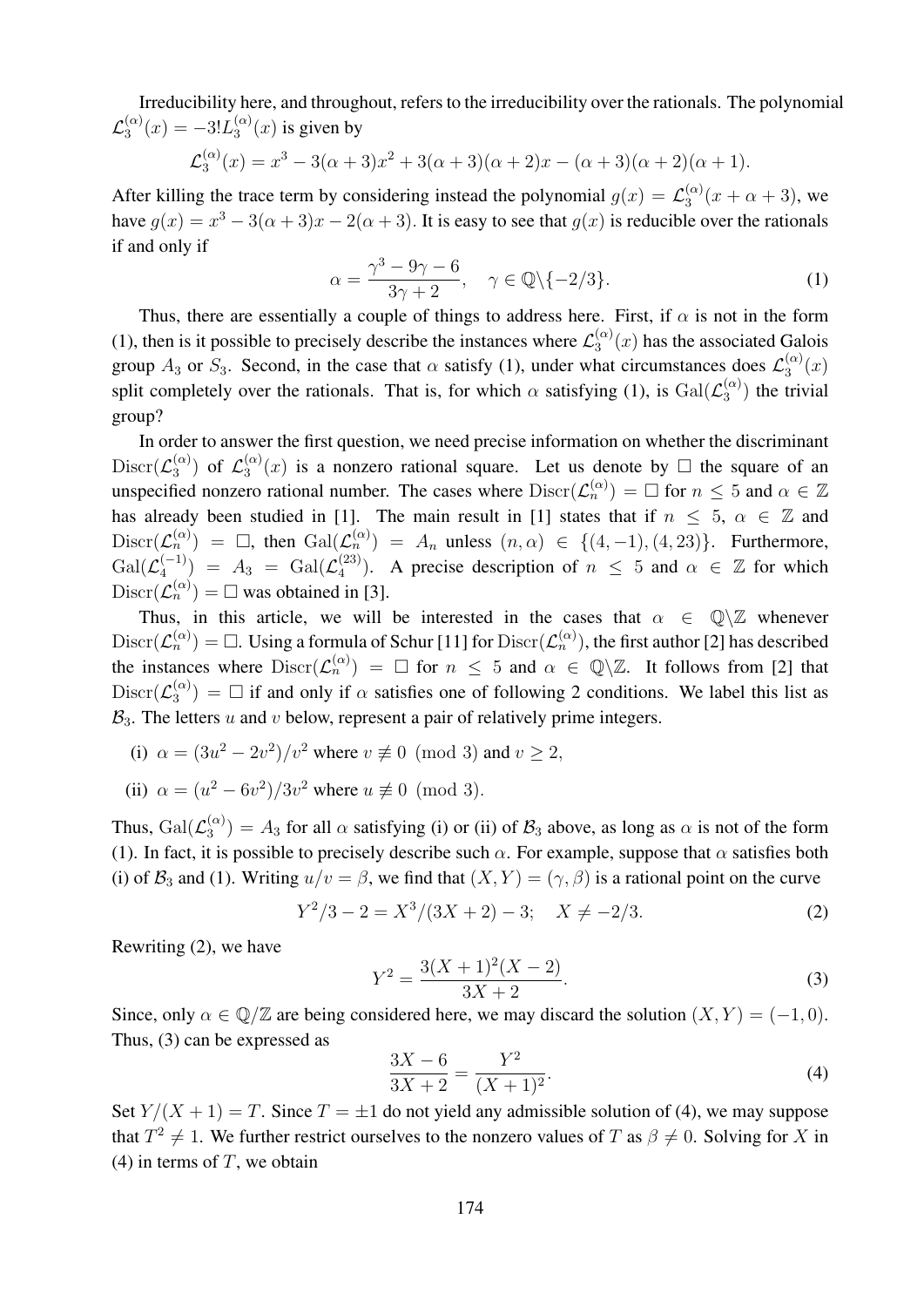$$
X = \frac{2(3+T^2)}{3(1-T^2)}.
$$

Thus, the curve (2) is parametrized by  $T$  as

$$
X = \frac{2(3+T^2)}{3(1-T^2)}, \quad Y = T(X+1) = \frac{T(9-T^2)}{3(1-T^2)}.
$$

Now, substituting  $\gamma$  in (1) by the value of X obtained above, we get that

$$
\alpha = \frac{T^6 - 72T^4 + 189T^2 - 54}{27(T^4 - 2T^2 + 1)}; \quad T \in \mathbb{Q}/\{0, \pm 1\}.
$$

Indeed, for  $\alpha$  as above, a quick verification with Sage (mathematics software system) yields that the polynomial  $\mathcal{L}_3^{(\alpha)}$  $\binom{\alpha}{3}(x+\alpha+3)$  factors over  $\mathbb Q$  as

$$
(27(T^{2}-1)^{2})^{-1}((3T-1)x-T^{2}-3)((3T+1)x+3T^{2}+1)(3(T^{2}-1)x+2T^{2}+6).
$$

That is,  $\mathcal{L}_3^{(\alpha)}$  $\binom{a}{3}(x)$  factors completely into linear factors, and hence, has the trivial Galois group. Thus, setting  $T = a/b$  where a and b are mutually coprime integers, we find that  $\mathcal{L}_3^{(\alpha)}$  $\binom{(\alpha)}{3}(x)$  factors into linear factors if and only if

$$
\alpha = \frac{a^6 - 72a^4b^2 + 189a^2b^4 - 54b^6}{27b^2(a^2 - b^2)^2}; \quad a, b \in \mathbb{Z} \setminus \{0\}, \text{ gcd}(a, b) = 1.
$$

After comparing with (i) in  $B_3$ , we deduce that

$$
3v^2 = 27\lambda^2 b^2 (a^2 - b^2)^2
$$
 and  $u^2 - 6v^2 = \lambda^2 (a^6 - 72a^4b^2 + 189a^2b^4 - 54b^6)$ ,

where  $\lambda \in \mathbb{Q}$  is such that the values of the integers u and v thus obtained are relatively prime. Solving for  $u$  and  $v$  above, we obtain

$$
u = \pm a\lambda(a^2 - 9b^2)
$$
 and  $v = \pm 3\lambda b(a^2 - b^2)$ .

Since  $gcd(u, v) = 1$ , we deduce that  $\lambda$  is of the form  $1/\mu$  where  $\mu \in \mathbb{Z}\setminus\{0\}$ . Note that, for relatively prime integers  $a$  and  $b$  we have

$$
\gcd(a, a^2 - b^2) = \gcd(b, a^2 - 9b^2) = \gcd(a, b) = 1,
$$

and

$$
\gcd(a^2 - b^2, a^2 - 9b^2) = \begin{cases} 1 & \text{if } a \not\equiv b \pmod{2}, \\ 8 & \text{if } a \equiv b \pmod{2}. \end{cases}
$$

Thus, if a and b have the same parity, then  $\mu \equiv 0 \pmod{8}$ , and  $\mu$  is odd otherwise. Also, if 3 | a, then we must have that  $\mu \equiv 0 \pmod{3}$ . For relatively prime integers a and b, define

$$
\mu(a, b) = \begin{cases}\n1 & \text{if } a \not\equiv b \pmod{2}, 3 \nmid a, \\
3 & \text{if } a \not\equiv b \pmod{2}, 3 \mid a, \\
8 & \text{if } a \equiv b \pmod{2}, 3 \nmid a, \\
24 & \text{if } a \equiv b \pmod{2}, 3 \mid a.\n\end{cases}
$$

Considering various possibilities depending on the parities of a and b and whether  $3 \mid a$  or not, we obtain that  $Gal(\mathcal{L}_3^{(\alpha)})$  $\binom{\alpha}{3}$  =  $A_3$  as long as  $\alpha$  satisfies (i) of  $\mathcal{B}_3$  where

$$
(u, v) \notin \left\{ \frac{\pm a(a^2 - 9b^2)}{\mu(a, b)}, \frac{\pm 3b(a^2 - b^2)}{\mu(a, b)} : a, b \in \mathbb{Z}, \text{gcd}(a, b) = 1 \right\}.
$$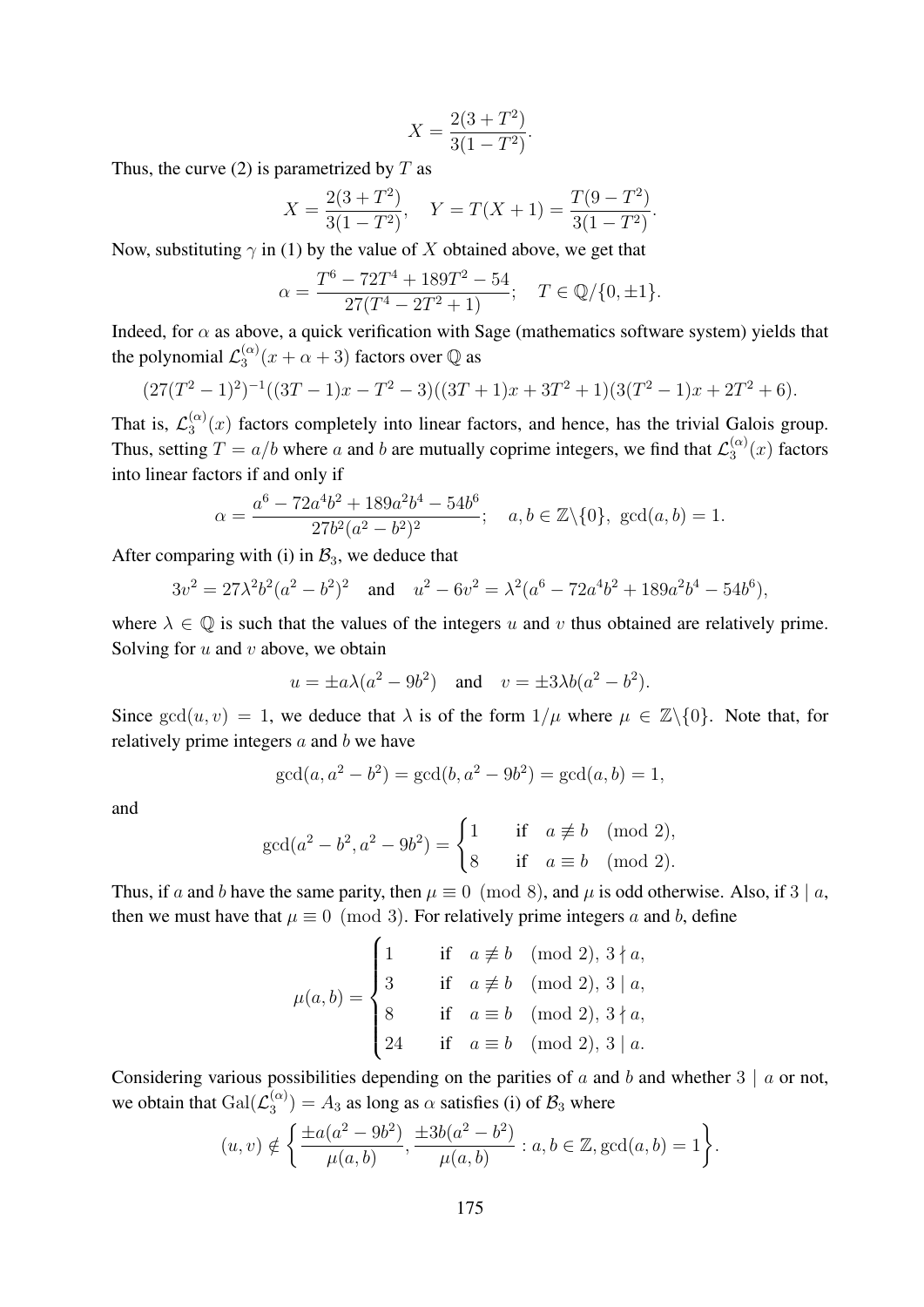In the event that  $(3, \alpha)$  satisfies (ii) in our list  $\mathcal{B}_3$ , we find that  $\alpha = 3\beta^2 - 2$ , where  $\beta$  is as defined in the preceding case. Working in a similar manner as in the previous case, we deduce that a reducible  $\mathcal{L}_3^{(\alpha)}$  $\binom{\alpha}{3}(x)$  in this case, with  $\Delta(3,\alpha) = \square$ , corresponds to a pair of integral points  $(X, \pm Y)$  on the curve

$$
3Y^2 - 2 = X^3/(3X + 2) - 3.\tag{5}
$$

Rewriting (5), we have

$$
Y^{2} = \frac{(X+1)^{2}(X-2)}{3(3X+2)}; \quad x \neq -2/3.
$$

As before, we set  $T = Y/(X + 1)$  and obtain  $X = (6T^2 + 2)/(1 - 9T^2)$ . Here, we suppose, as we may, that  $T \notin \{0, \pm 1/3\}$  ( $T = 0$  corresponds to  $\alpha = -2$ , an integer, and,  $T = \pm 1/3$  do not yield a solution of (5)). Thus, in this case, we find that

$$
\alpha = \frac{27T^6 - 216T^4 + 63T^2 - 2}{81T^4 - 18T^2 + 1}; \quad T \in \mathbb{Q}/\{0, \pm 1/3\}.
$$

We verified (using sage) that  $\mathcal{L}_3^{(\alpha)}$  $\int_3^{(\alpha)} (x + \alpha + 3)$  factors as

$$
(9T2 - 1)-2((3T – 1)x – 3T2 – 1)((3T + 1)x + 3T2 + 1)((9T2 – 1)x + 6T2 + 2).
$$

Thus, by setting  $T = a/b$  where a and b are relatively prime integers, we have

$$
\alpha = \frac{27a^6 - 216a^4b^2 + 63a^2b^4 - 2b^6}{b^2(9a^2 - b^2)^2}; \quad a, b \in \mathbb{Z} \setminus \{0\}, \text{ gcd}(a, b) = 1.
$$

After comparing and solving for  $u$  and  $v$ , we obtain

$$
u = \pm 3\lambda b(a^2 - b^2)
$$
 and  $v = \pm a\lambda (9a^2 - b^2)$ .

Now, working similarly as in the preceding case, we get that  $Gal(\mathcal{L}_{3}^{(\alpha)})$  $\binom{\alpha}{3}$  =  $A_3$  as long as  $\alpha$  satisfies (ii) of  $\mathcal{B}_3$ , provided

$$
(u, v) \notin \left\{ \frac{\pm 3b(a^2 - b^2)}{\mu(a, b)}, \frac{\pm a(a^2 - 9b^2)}{\mu(a, b)} : a, b \in \mathbb{Z}, \gcd(a, b) = 1 \right\}.
$$

It is clear that if  $\alpha$  does not satisfy (i) or (ii) of  $B_3$  and is not in the form (1), then the Galois group of  $\mathcal{L}^{(\alpha)}_{3}$  $j_3^{(\alpha)}(x)$  is  $S_3$ .

Now we turn to the second question, namely, classify  $\alpha \in \mathbb{Q}$  for which  $\mathcal{L}_3^{(\alpha)}$  $\int_3^{(\alpha)} (x)$  splits completely over the rationals. In this case,  $\alpha$  satisfies (1). One readily checks that

$$
\mathcal{L}_3^{(\alpha)}(x+\alpha+3) = (x-\gamma)(x^2+\gamma x+2\gamma^2/(3\gamma+2)).
$$

Thus,  $\mathcal{L}_3^{(\alpha)}$  $\binom{a}{3}(x)$  splits completely over the rationals if and only if the discriminant of the quadratic polynomial appearing in the last display above is a rational square. That is,  $\mathcal{L}_3^{(\alpha)}$  $\int_3^{(\alpha)} (x)$  splits completely over the rationals if and only if

$$
\gamma^2 - 8\gamma^2/(3\gamma + 2) = \Box.
$$

After simplifying, we find that  $\gamma - 2/3$  is the abscissa of a Q-rational point on the hyperbola

$$
x^2 - y^2 = 16/9.
$$

Using the  $\mathbb Q$ -rational point  $(4/3, 0)$  on the hyperbola, one can find all other  $\mathbb Q$ -rational points on this curve by the standard chord-slope parametrization. Thus,  $\gamma$  can be given as

$$
\gamma = \frac{4}{3} + \frac{2}{3} = 2
$$
 or  $\gamma = \frac{-4(1+m^2)}{3(1-m^2)} + \frac{2}{3} = \frac{-2(1+3m^2)}{3(1-m^2)}$ ,  $m \neq \pm 1$ .

This settles the case that  $n = 3$ .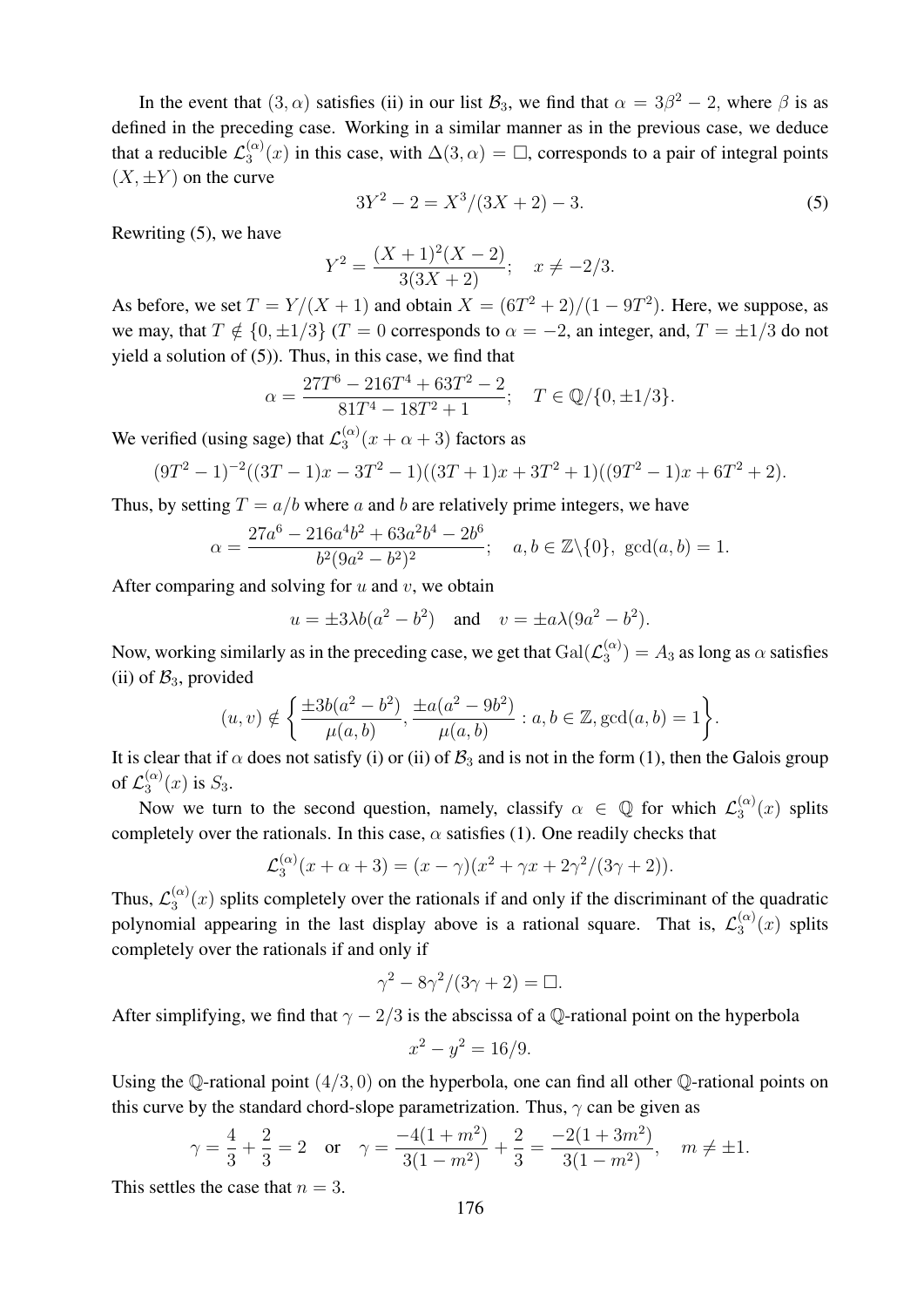Before proceeding further, we would like to note that for every integer  $n > 1$  and  $-n \leq \alpha < 0$ , there is a trivial factorization of  $\mathcal{L}_n^{(\alpha)}(x)$ . Namely, for any such  $\alpha$ , we have (see (1.2) in [6])

$$
\mathcal{L}_n^{(\alpha)}(x) = x^{-\alpha} \mathcal{L}_{n+\alpha}^{(-\alpha)}(x). \tag{6}
$$

In order to streamline our presentation, we treat these cases separately. For each integer  $n \geq 1$ , we let  $\mathcal{E}_n = \mathbb{Z} \cap [-n, 0]$ . Thus, we have  $\mathcal{E}_4 = \{-1, -2, -3, -4\}$ . Furthermore, from (6), it follows that for  $\alpha \in \mathcal{E}_n$ , the polynomials  $\mathcal{L}_n^{(\alpha)}(x)$  and  $\mathcal{L}_{n+\alpha}^{(-\alpha)}(x)$ , have the same Galois group. Thus,  $\operatorname{Gal}(\mathcal{L}_4^{(-1)})$  $\binom{(-1)}{4} = \operatorname{Gal}(\mathcal{L}_{3}^{(1)})$  $\binom{11}{3}$  =  $A_3$  (by [11]). It is easy to check that the Galois groups in the remaining cases are trivial. Henceforth, we will only consider  $\alpha \in \mathbb{Q} \backslash \mathcal{E}_4$ .

The case that  $n = 4$  and  $\alpha \in \mathbb{Q} \backslash \mathcal{E}_4$  entails a much finer analysis. The polynomial  ${\cal L}_4^{(\alpha)}$  $_{4}^{(\alpha)}(x) = 4!L_{4}^{(\alpha)}$  $\binom{\alpha}{4}(x)$  is given by

$$
\mathcal{L}_4^{(\alpha)}(x) = x^4 - 4(\alpha + 4)x^3 + 6(\alpha + 4)(\alpha + 3)x^2
$$
  
- 4(\alpha + 4)(\alpha + 3)(\alpha + 2)x + (\alpha + 4)(\alpha + 3)(\alpha + 2)(\alpha + 1).

Hajir [6] has established that besides the trivial factorization (6),  $\mathcal{L}_4^{(\alpha)}$  $\binom{\alpha}{4}(x)$  is reducible if and only if  $\alpha = 23$ . One easily checks (we used Sage) that  $Gal(\mathcal{L}_4^{(23)})$  $\binom{23}{4}$  =  $A_3$ . By abuse of notation, we shall denote  $\mathcal{E}_4 \cup \{23\}$  by  $\mathcal{E}_4$ .

We split our analysis into two cases, depending on whether the discriminant of  $\mathcal{L}_4^{(\alpha)}$  $f_4^{(\alpha)}(x)$  is the square of a rational number or not. As stated earlier, the Galois groups in the cases, where  $\mathrm{Discr}(\mathcal{L}_4^{(\alpha)}$  $\binom{\alpha}{4}$  =  $\Box$  and  $\alpha \in \mathbb{Z}$ , are already addressed in [1]. Therefore, we will only consider  $\alpha \in \mathbb{Q} \backslash \mathbb{Z}$  whenever  $\text{Discr}(\mathcal{L}_4^{(\alpha)})$  $\binom{\alpha}{4}$  =  $\Box$ . For  $\alpha \in \mathbb{Q} \backslash \mathbb{Z}$ , we have from [2] that  $\text{Discr}(\mathcal{L}_4^{(\alpha)})$  $\binom{\alpha}{4}$  =  $\Box$  if and only if  $\alpha$  satisfies one of the following 4 conditions. We label this list as  $\mathcal{B}_4$ . Below, u and v represent a pair of relatively prime integers and  $k$  is an integer.

(i) 
$$
\alpha = -2(u^2 - 6v^2)/(u^2 - 3v^2)
$$
 where  $u \neq v \pmod{2}$ ,  $3 \nmid u$  and  $u + v\sqrt{3} \neq \pm (2 + \sqrt{3})^k$ 

(ii) 
$$
\alpha = -2(2u^2 - 3v^2)/(u^2 - 3v^2)
$$
 where  $u \neq v \pmod{2}$ ,  $3 \nmid u$  and  $u + v\sqrt{3} \neq \pm (2 + \sqrt{3})^k$ 

- (iii)  $\alpha = -(u^2 + v^2 + 10uv)/(u^2 + v^2 + 4uv)$  where  $u \not\equiv v \pmod{2}$ ,  $u \not\equiv v \pmod{3}$  and  $\alpha = -(a^2 + b^2 + 10av)/(a^2)$ <br> $u + 2v + v\sqrt{3} \neq \pm (2 + \sqrt{3})^k$
- (iv)  $\alpha = -(5u^2 + 5v^2 + 14uv)/(u^2 + v^2 + 4uv)$  where  $u \not\equiv v \pmod{2}$ ,  $u \not\equiv v \pmod{3}$  and  $\alpha = -(\beta a^2 + \beta b^2 + 14 a b^2)/(\alpha)$ <br> $u + 2v + v\sqrt{3} \neq \pm (2 + \sqrt{3})^k$

Without loss of any generality, we can assume that the integers  $u$  and  $v$  above are positive, and as such, we do so throughout. A Galois group of  $\mathcal{L}_4^{(\alpha)}$  $\binom{\alpha}{4}(x)$ , different from  $S_4$ ,  $A_4$  and  $D_4$ , arises for  $\alpha$  satisfying (i) or (ii) of  $\mathcal{B}_4$  and some additional conditions. These are classified in the following.

**Theorem 1.1.** Let  $\alpha \in \mathbb{Q} \backslash \mathcal{E}_4$  *satisfy one of (i)–(iv) in*  $\mathcal{B}_4$ *. Then the Galois group associated with*  $\mathcal{L}_4^{(\alpha)}$  $\binom{a}{4}(x)$  is the Klein four group  $V_4$  if and only if one of the following holds.

*(a)*  $\alpha$  *satisfies (i) or (ii) in*  $\mathcal{B}_4$ *, and additionally, there are integers* a *and* b *with*  $gcd(a, b) \leq 2$ *and*  $a \equiv b \pmod{2}$  *such that* 

$$
u = \pm a(a^2 - 9b^2)/8
$$
 and  $v = \pm 3b(a^2 - b^2)/8$ .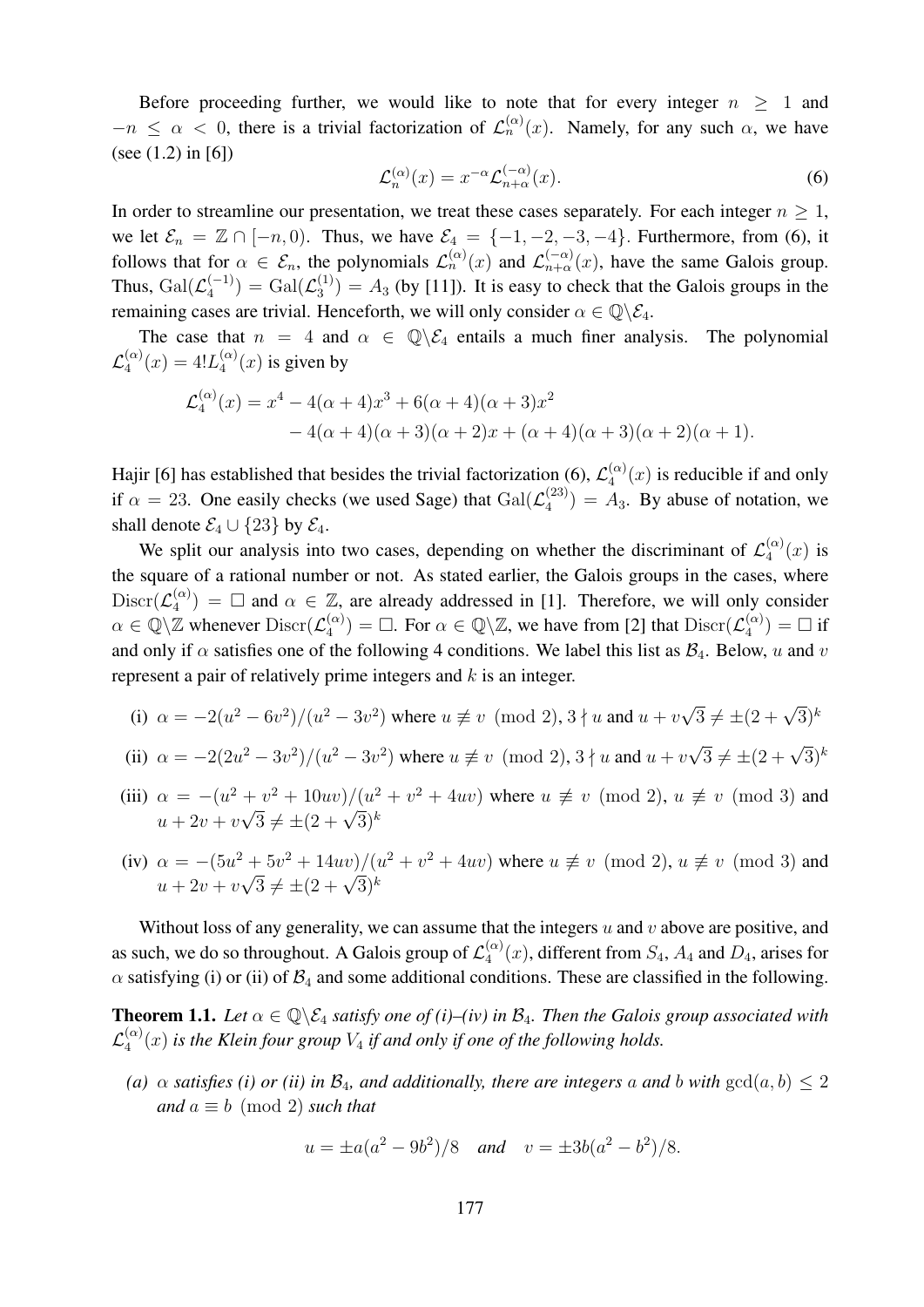*(b)*  $\alpha$  *satisfies (iii) or (iv) in*  $\mathcal{B}_4$ *, and additionally, there are integers* a *and* b *with*  $gcd(a, b) \leq 2$ *and*  $a \equiv b \pmod{2}$  *such that* 

$$
u = \frac{\pm 3b(a^2 - b^2 \pm a(a^2 - 9b^2))}{8}
$$
 and 
$$
v = \frac{\pm 3b(a^2 - b^2 \mp a(a^2 - 9b^2))}{8}
$$
.

*The Galois group is* A<sup>4</sup> *otherwise.*

If  $\alpha$  is not as in (i)–(iv) of  $\mathcal{B}_4$ , then we have the following.

**Theorem 1.2.** *Suppose*  $\alpha \in \mathbb{Q}\backslash \mathcal{E}_4$  *does not satisfy (i)–(iv) of*  $\mathcal{B}_4$ *. Let* A *be the set of elements of the form*

$$
-\frac{3\lambda^3 + 18\varepsilon\lambda^2 - 64\varepsilon}{\lambda^3 + 6\varepsilon\lambda^2 - 16\varepsilon}, \quad \lambda \neq -2\varepsilon, \quad \varepsilon \in \{\pm 1\}, \quad \lambda \in \mathbb{Q}.
$$

*Then for*  $\alpha \in A$ , the Galois group of  $\mathcal{L}_4^{(\alpha)}$  $\binom{a}{4}(x)$  *is*  $D_4$ *. The Galois group is*  $S_4$  *if*  $\alpha \notin A$ *.* 

In the proofs of Theorems 1.1 and 1.2, we make use of the resolvent cubics. It is well known that the Galois group of an irreducible quartic polynomial contains  $A_4$  if and only if its resolvent cubic is irreducible. As stated before, Hajir [6] has established that  $\mathcal{L}_4^{(\alpha)}$  $\binom{\alpha}{4}(x)$  is irreducible for all  $\alpha \in \mathbb{Q} \backslash \mathcal{E}_4$ . Thus, our work here boils down to studying the factorization of the resolvent cubic of  $\mathcal{L}_4^{(\alpha)}$  $\binom{\alpha}{4}(x)$ . This is done by parametrizing the factors of the resolvent cubic by integer (or rational) points on certain curves. The factorization problem then reduces to a Diophantine problem.

In order to parametrize the factors of the resolvent cubic of  $\mathcal{L}_4^{(\alpha)}$  $\binom{\alpha}{4}(x)$  in Theorem 1.1, we will make use of the theory of Newton polygons which we briefly describe here.

Let p be a prime, and s and r be integers relatively prime to p. If m is a nonzero number and a is an integer such that  $m = p^a \frac{g}{r}$  $\frac{s}{r}$ , we define  $\nu(m) = \nu_p(m) = a$ . By convention, we take  $\nu(0) = +\infty$ . Consider  $f(x) = \sum_{j=0}^{n} a_j x^j \in \mathbb{Q}[x]$  with  $a_n a_0 \neq 0$ , and let p be a prime. Let S be the set of points in the extended plane given by

$$
S = \{ (0, \nu(a_n)), (1, \nu(a_{n-1})), (2, \nu(a_{n-2})), \cdots, (n-1, \nu(a_1)), (n, \nu(a_0)) \}.
$$

Consider the lower edges along the convex hull of these points. The left-most endpoint is  $(0, \nu(a_n))$ , and the right-most endpoint is  $(n, \nu(a_0))$ . The endpoints of all the edges belong to S, and the slopes of the edges increase from left to right. The polygonal path formed by these edges is called the Newton polygon of  $f(x)$  with respect to the prime p, and we will denote it by  $NP_p(f)$ . The celebrated theorem of Dumas [5] provides an effective tool to study the irreducibility aspects of polynomials over the rationals.

**Theorem 1.3** (Dumas). Let p be a prime and  $h_1(x)$ ,  $h_2(x) \in \mathbb{Z}[x]$  with  $h_1(0)h_2(0) \neq 0$ . Also, let  $a \neq 0$  be the leading coefficient of  $h_1(x)h_2(x)$  with  $\nu_n(a) = k$ . Then the edges of the Newton polygon of  $h_1(x)h_2(x)$  with respect to p can be formed by constructing a polygonal path beginning with  $(0, k)$  and using translates of edges of Newton polygons of  $h_1(x)$  and  $h_2(x)$  with respect to  $p$  (using exactly one translate for each edge). Necessarily, the edges are translated in such a way as to form a polygonal path with slopes of edges increasing from left to right.

Thus, if a polynomial  $f(x)$  with integer coefficients factors in  $\mathbb{Z}[x]$  into irreducible polynomials of degrees  $\geq 1$ , then Theorem 1.3 tells us that for any prime p and a factor  $h(x) \in \mathbb{Z}[x]$  of  $f(x)$ , a translate of every edge of  $NP_p(h)$  lies on some edge of  $NP_p(f)$ . Thus, in particular, if for some prime p, there are no lattice points on  $NP_p(f)$ , other than endpoints, then  $f(x)$  is irreducible. We will often exploit this fact in our proof.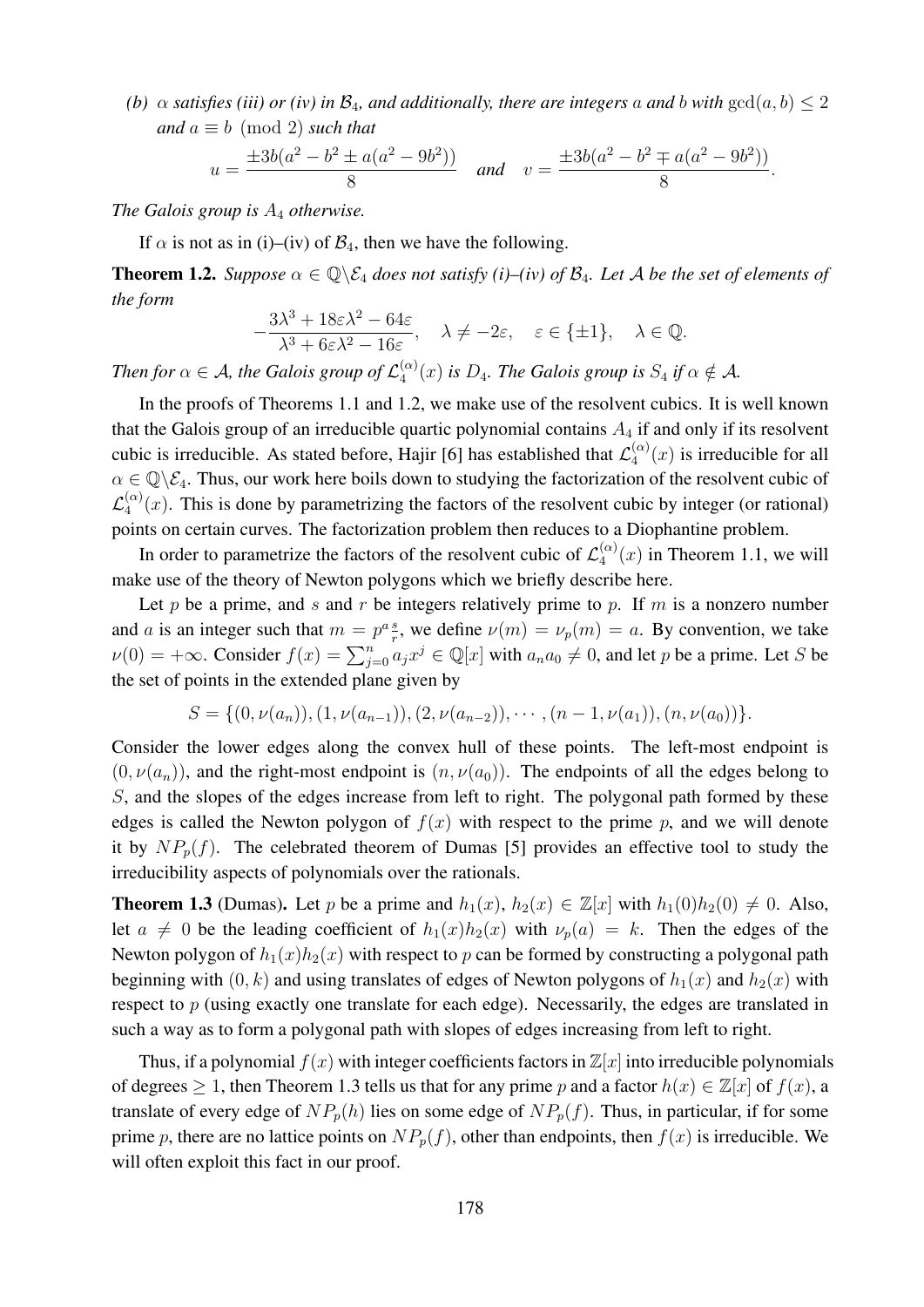## 2 The proofs of Theorems 1.1 and 1.2

We begin with the proof of Theorem 1.1. Thus, we are interested in computing the Galois group of

$$
f(x) = \mathcal{L}_4^{(\alpha)}(x) = x^4 - 4(\alpha + 4)x^3 + 6(\alpha + 4)(\alpha + 3)x^2
$$

$$
- 4(\alpha + 4)(\alpha + 3)(\alpha + 2)x
$$

$$
+ (\alpha + 4)(\alpha + 3)(\alpha + 2)(\alpha + 1),
$$

where  $\alpha \in \mathbb{Q} \backslash \mathbb{Z}$  and satisfies  $\text{Discr}(\mathcal{L}_4^{(\alpha)})$  $\mathcal{L}_4^{(\alpha)}$  =  $\Box$ . Recall that  $\mathcal{L}_4^{(\alpha)}$  $\binom{\alpha}{4}(x)$  is irreducible for all  $\alpha$  under consideration. By the discriminant formula of Schur [11], we have that

$$
\operatorname{Discr}(\mathcal{L}_4^{(\alpha)}) = \prod_{j=2}^4 j^j (\alpha + j)^{j-1}.
$$

Thus, Discr $(\mathcal{L}_4^{(\alpha)})$  $\binom{\alpha}{4}$  =  $\Box$  if and only if

$$
3(\alpha + 2)(\alpha + 4) = \Box.
$$

We set  $\alpha = s/t$  and rewrite the last equation as

$$
(s+2t)(s+4t) = 3m^2, \quad m \in \mathbb{Z}\backslash\{0\}.
$$
 (7)

Since  $gcd(s, t) = 1$ , we deduce that  $gcd(s+2t, s+4t) = 2$  if s is even, and  $gcd(s+2t, s+4t) = 1$ , otherwise. After considering various possibilities, we deduce from (7) and the fundamental theorem of arithmetic that there are relatively prime integers  $y_1$  and  $y_2$  such that the pair  $(s + 2t, s + 4t)$  has one of the following representations. If s is odd, then

$$
(s+2t, s+4t) \in \{ (3y_1^2, y_2^2), (y_1^2, 3y_2^2), (-3y_1^2, -y_2^2), (-y_1^2, -3y_2^2) \};
$$
  

$$
y_1 \equiv y_2 \equiv 1 \pmod{2},
$$

and for even s, we have

$$
(s+2t, s+4t) \in \{ (6y_1^2, 2y_2^2), (2y_1^2, 6y_2^2), (-6y_1^2, -2y_2^2), (-2y_1^2, -6y_2^2) \};
$$
  

$$
y_1 \not\equiv y_2 \pmod{2}.
$$

For convenience, we will work with the translated polynomial  $g(x) = \mathcal{L}_4^{(\alpha)}$  $\frac{a}{4}$ <sup>( $\alpha$ </sup>)( $x + \alpha + 4$ ). Thus

$$
g(x) = x4 - 6(\alpha + 4)x2 - 8(\alpha + 4)x + 3(\alpha + 4)(\alpha + 2).
$$

For a monic quartic polynomial  $h(x) = x^4 + ax^3 + bx^2 + cx + d$ , having roots  $t_1, t_2, t_3$  and  $t_4$ , its resolvent cubic  $R_h(x)$  is defined as the cubic whose roots are  $t_1t_2+t_3t_4$ ,  $t_1t_3+t_2t_4$  and  $t_1t_4+t_2t_3$ . It can be verified (see [8] for instance) that  $h(x)$  and  $R_h(x)$  have the same discriminant and that for the given quartic  $h(x)$ ,  $R_h(x)$  can be expressed as

$$
R_h(x) = x^3 - bx^2 + (ac - 4d)x - a^2d - 4bd + c^2.
$$

The factorization of resolvent cubics of irreducible quartics completely determine their Galois groups. We refer to the following result from [8].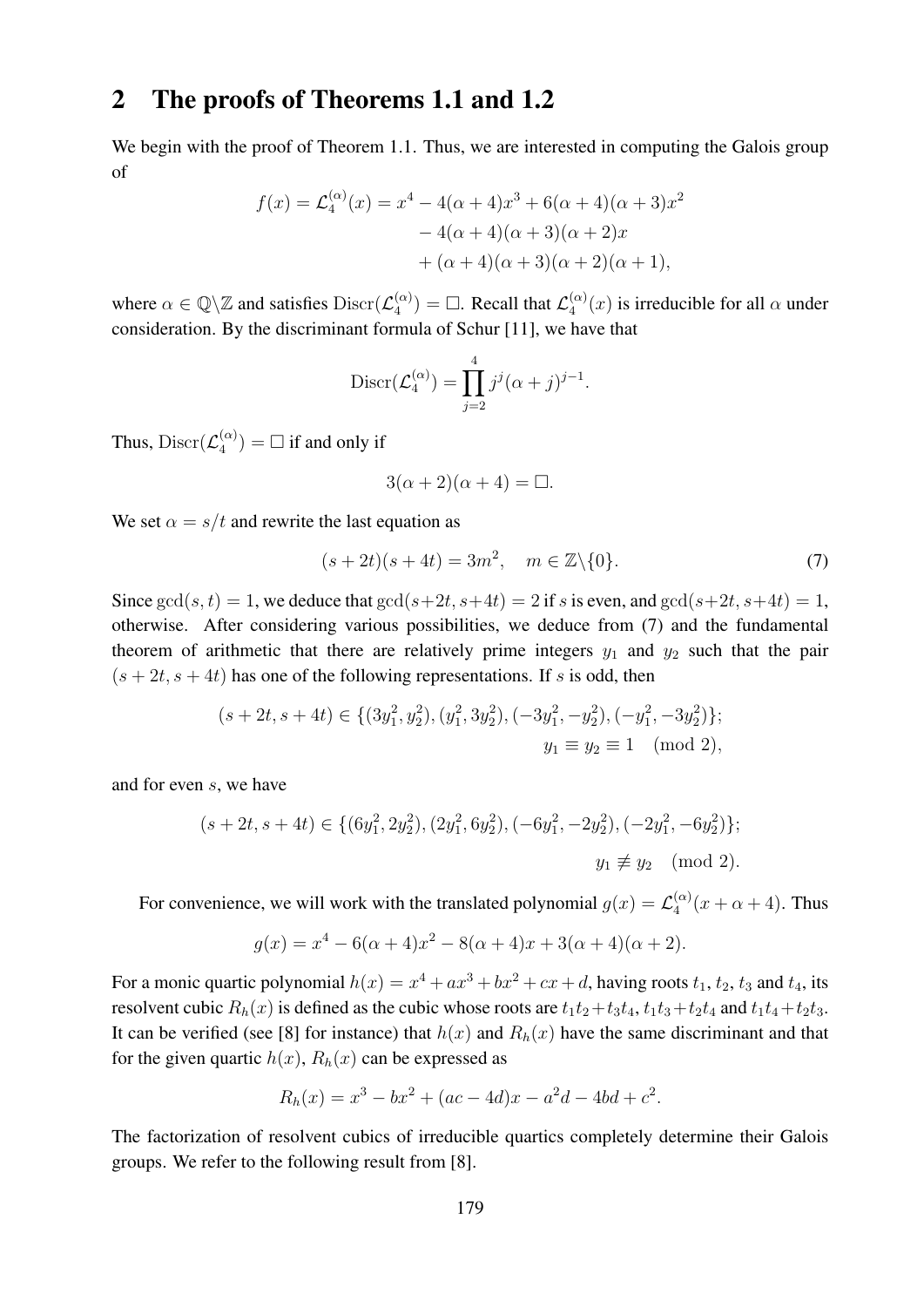**Theorem 2.1** (Kappe–Warren). Let  $F(x) = x^4 + ax^3 + bx^2 + cx + d$  be an irreducible quartic polynomial in  $\mathbb{Q}[x]$ , and let  $R_F(x)$  be its resolvent cubic. Let K denote the splitting field of  $R_F(x)$  over Q. Then, we have the following.

- (i)  $Gal(F) = S_4$  if and only if  $R_F(x)$  is irreducible and  $Discr(F) \notin \mathbb{Q}^2$ .
- (ii) Gal(F) = A<sub>4</sub> if and only if  $R_F(x)$  is irreducible and  $\text{Discr}(F) \in \mathbb{Q}^2$ .
- (iii) Gal(F) =  $V_4$  if and only if  $R_F(x)$  splits into product of linear factors over Q.
- (iv) Gal(F) =  $\mathbb{Z}/4\mathbb{Z}$  if and only if  $R_F(x)$  has exactly one root A in  $\mathbb{Q}$  and  $G(x) = (x^2 Ax +$  $d(x^2 + ax + b - A)$  splits over K.
- (v) Gal(F) =  $D_4$  if and only if  $R_F(x)$  has exactly one root A in Q and  $G(x)$  (defined in (iv)) does not split over K.

We have

$$
R_g(x) = x^3 + 6(\alpha + 4)x^2 - 12(\alpha + 4)(\alpha + 2)x - 72(\alpha + 4)^2(\alpha + 2) - 64(\alpha + 4)^2.
$$

Instead of  $R_q(x)$ , we will work with the cubic  $R_1(x) = R_q(2x - 2\alpha - 8)/8$ , which in our case is given by

$$
R_1(x) = x^3 - 6(\alpha + 4)(\alpha + 3)x - 4(\alpha + 4)^2(\alpha + 3).
$$

Writing  $\alpha = s/t$ , and setting  $R_2(x) = t^3 R_1(x/t)$ , we have

$$
R_2(x) = x^3 - 6(s + 3t)(s + 4t)x - 4(s + 3t)(s + 4t)^2.
$$

Observe that, if  $p \neq 2$  is any prime divisor of  $s + 3t$ , then the Newton polygon  $N_p(R_2)$  has only one edge, that joining the terminal points  $(0, 0)$  and  $(3, \nu_p(s+3t))$ . By appealing to Theorem 1.3, we deduce that if  $R_2(x)$  is reducible over the rationals, then

$$
\nu_p(s+3t) \equiv 0 \pmod{3} \quad \text{for all} \quad p|(s+3t), p \neq 2.
$$

Thus, in order for  $R_2(x)$  to be reducible,  $s + 3t$  is in one of the forms in the set  $\{z_1^3, 2z_1^3, 4z_1^3\}$ for some  $z_1 \in \mathbb{Z}$ . Therefore, if  $R_2(x)$  is reducible over the rationals and  $\text{Discr}(\mathcal{L}_4^{(\alpha)})$  $\binom{\alpha}{4}$  is a nonzero rational square, then from the description of  $s + 2t$ ,  $s + 3t$  and  $s + 4t$ , and the identity  $(s + 2t) + (s + 4t) = 2(s + 3t)$ , we deduce that

$$
(Z, Y_1, Y_2) \in \{(z_1, y_1, y_2), (z_1, y_2, y_1), (-z_1, y_1, y_2), (-z_1, y_2, y_1)\}
$$

is an integer solution of

$$
2\ell Z^3 = Y_1^2 + 3Y_2^2; \quad \ell \in \{1, 2, 4\} \quad \text{if} \quad s \equiv 1 \pmod{2},\tag{8}
$$

or

$$
\ell Z^3 = Y_1^2 + 3Y_2^2; \quad \ell \in \{1, 2, 4\} \quad \text{if} \quad s \equiv 0 \pmod{2}. \tag{9}
$$

Thus, we will be interested in finding integral points on the curves given by (8) and (9).

Recall that for odd s, we have  $Y_1 \equiv Y_2 \equiv 1 \pmod{2}$  so that, the right hand side of (8) is congruent to  $4 \pmod{8}$ . Thus, for  $(8)$  to have an integral solution, Z must be odd, and hence, it follows that  $\ell = 2$ . Accordingly, we rewrite (8) as

$$
4Z^3 = Y_1^2 + 3Y_2^2; \quad Z \equiv Y_1 \equiv Y_2 \equiv 1 \pmod{2}.
$$
 (10)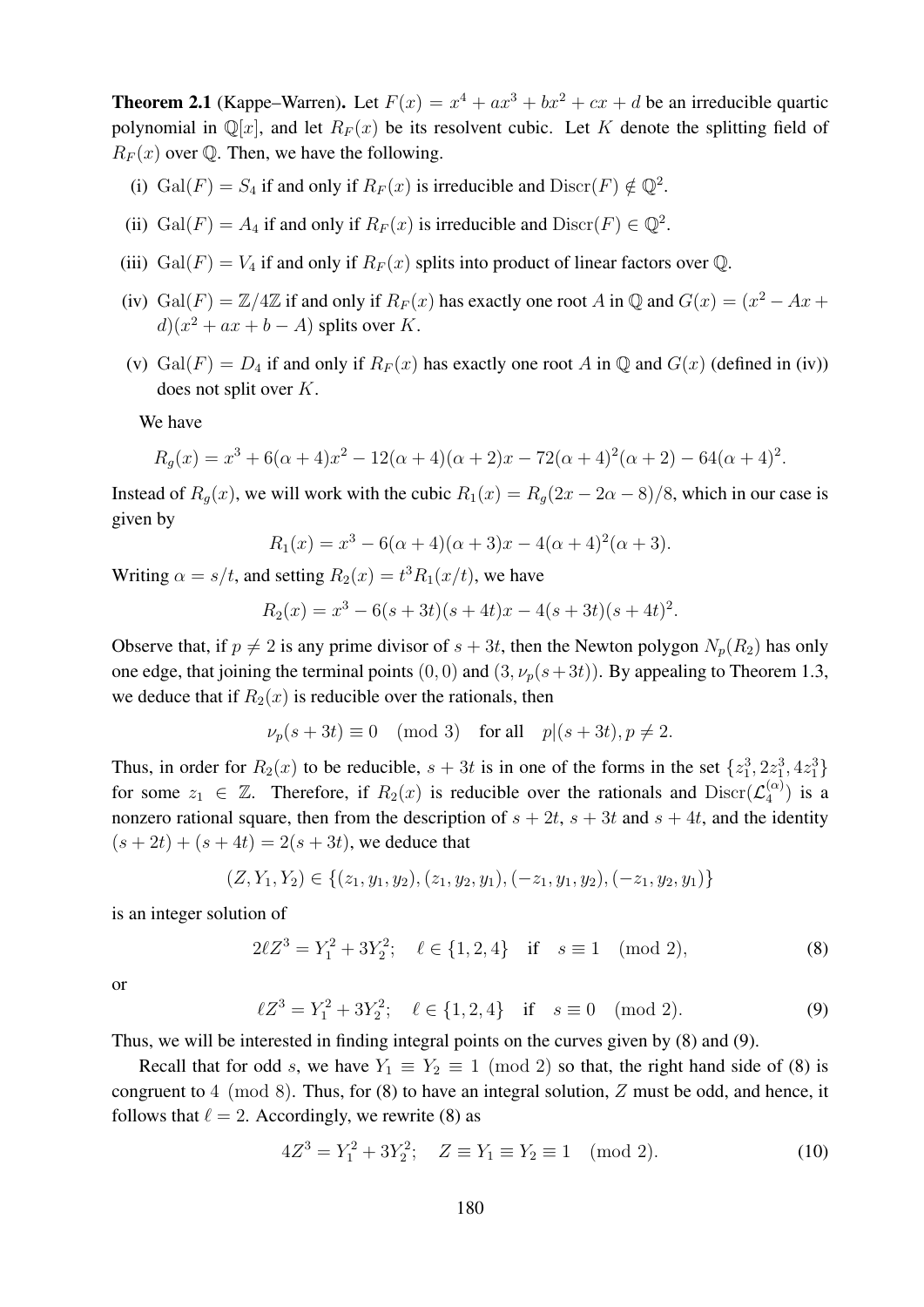If s is even, then from  $gcd(s, t) = 1$ , we find that  $s + 3t$  is odd, and hence,  $Z \equiv 1 \pmod{2}$ . Recall that  $Y_1 \not\equiv Y_2 \pmod{2}$  in this case. As such, it follows that  $\ell = 1$ . Thus (9) can be expressed as

$$
Z^3 = Y_1^2 + 3Y_2^2; \quad Z \equiv 1 \pmod{2}, \quad Y_1 \not\equiv Y_2 \pmod{2}.
$$
 (11)

We first show that solutions of (10) do not yield any reducible  $R_2(x)$ . Observe that, corresponding to integral solutions of (10), we have  $(s + 3t, s + 4t) = (2\varepsilon z_1^3, \varepsilon m y_2^2)$  where  $\varepsilon \in \{1, -1\}$ ,  $m \in \{1,3\}$  and  $z_1, y_2$  are odd integers. Instead of  $R_2(x)$ , we consider the polynomial  $R_3(x) = R_2(z_1y_2x)/z_1^3y_2^3$ . Thus,

$$
R_3(x) = x^3 - 12mz_1x - 8\epsilon m^2 y_2.
$$

Since m,  $z_1$  and  $y_2$  are odd, the Newton polygon  $NP_2(R_3)$  of  $R_3(x)$  with respect to 2, has just one edge, that joining  $(0, 0)$  and  $(3, 3)$ . Now, if  $R_3(x)$  is reducible, then being a monic cubic with integer coefficients, it has an integer root a. From Theorem 1.3, we find that  $NP_2(x - a)$  has just one edge, joining  $(0, 0)$  and  $(1, 1)$ . This, in other words, means that 2 exactly divides the integer a, that is,  $a = 2a_1$  for some odd integer  $a_1$ . Now, from the relation  $R_3(2a_1)/8 = 0$ , we find that

$$
a_1^3 - 3mz_1a_1 - \varepsilon m^2 y_2 = 0.
$$

But this is a contradiction as an odd number of terms above are odd. This proves our claim.

Corresponding to integral solutions of (11), we have  $(s+3t, s+4t) = (\varepsilon z_1^3, 2\varepsilon m y_2^2)$  for some  $\varepsilon \in \{1, -1\}, m \in \{1, 3\},\$  where  $z_1$  is an odd integer. Similarly to the previous case, we consider the reducibility of the polynomial  $R_3(x) = R_2(z_1y_2x)/z_1^3y_2^3$  which, in this case, is given by

$$
R_3(x) = x^3 - 12mz_1x - 16\epsilon m^2y_2.
$$
 (12)

Below, we show that every integral solution of (11) produces a corresponding reducible  $R_3(x)$  given by (12). In fact, we will find out that  $R_3(x)$  splits completely over  $\mathbb Q$  in this case. Consequently, appealing to Theorem 2.1, we could then deduce that  $\mathcal{L}_4^{(\alpha)}$  $\binom{(\alpha)}{4}(x)$  has  $V_4$  as its Galois group. √

Let us set  $\delta =$  $\overline{-3}$ . Then from (11), we have the following factorization in the ring of integers  $R = \mathbb{Z} + \mathbb{Z}[(1+\delta)/2]$  of  $\mathbb{Q}(\delta)$ .

$$
Z^{3} = (Y_{1} + \delta Y_{2})(Y_{1} - \delta Y_{2}).
$$

We note that R is a principal ideal domain. Let  $d = \gcd(Y_1 + \delta Y_2, Y_1 - \delta Y_2)$ . Let p be a prime divisor (possibly,  $p = 1$ ) of the norm  $N(d) = N_{\mathbb{Q}(\sqrt{-3})/\mathbb{Q}}(d)$ . Since  $N(d)$  also divides  $Z^3$ , and Z is odd, we may as well assume that p is odd. Observe that d divides  $Y_1 + \delta Y_2 + Y_1 - \delta Y_2 = 2Y_1$ . Since p is odd, we deduce that p divides  $Y_1$ . Thus  $p|Z^3$  and  $p|Y_1^2$ . Observe that  $Z^3 = \varepsilon(s + 3t)$ and  $Y_1^2 = \varepsilon(s + \beta t)$  where  $\beta = 2$  or  $\beta = 4$ , and  $\varepsilon \in \{1, -1\}$ .

Hence  $\gcd(Z^3, Y_1^2) = \gcd(s + \beta t, s + 3t) = \gcd(s, t) = 1$ . It follows that  $p = 1$ , and hence,  $Y_1 + \delta Y_2$  and  $Y_1 - \delta Y_2$  are relatively prime in R. Since R is a unique factorization domain, we conclude that there are integers a and b of the same parity, and a unit  $\gamma \in R$  such that

$$
Y_1 + \theta \delta Y_2 = \gamma \left(\frac{a + \theta \delta b}{2}\right)^3
$$
,  $\theta \in \{\pm 1\}$ ,  $Z = \frac{a^2 + 3b^2}{4}$ ;  $Z \equiv 1 \pmod{2}$ . (13)

Note that  $gcd(a, b) \le 2$ , else,  $Y_1 + \delta Y_2$  and  $Y_1 - \delta Y_2$  will have a nontrivial common factor. In particular, if a and b are even, then  $a \equiv b + 2 \pmod{4}$ .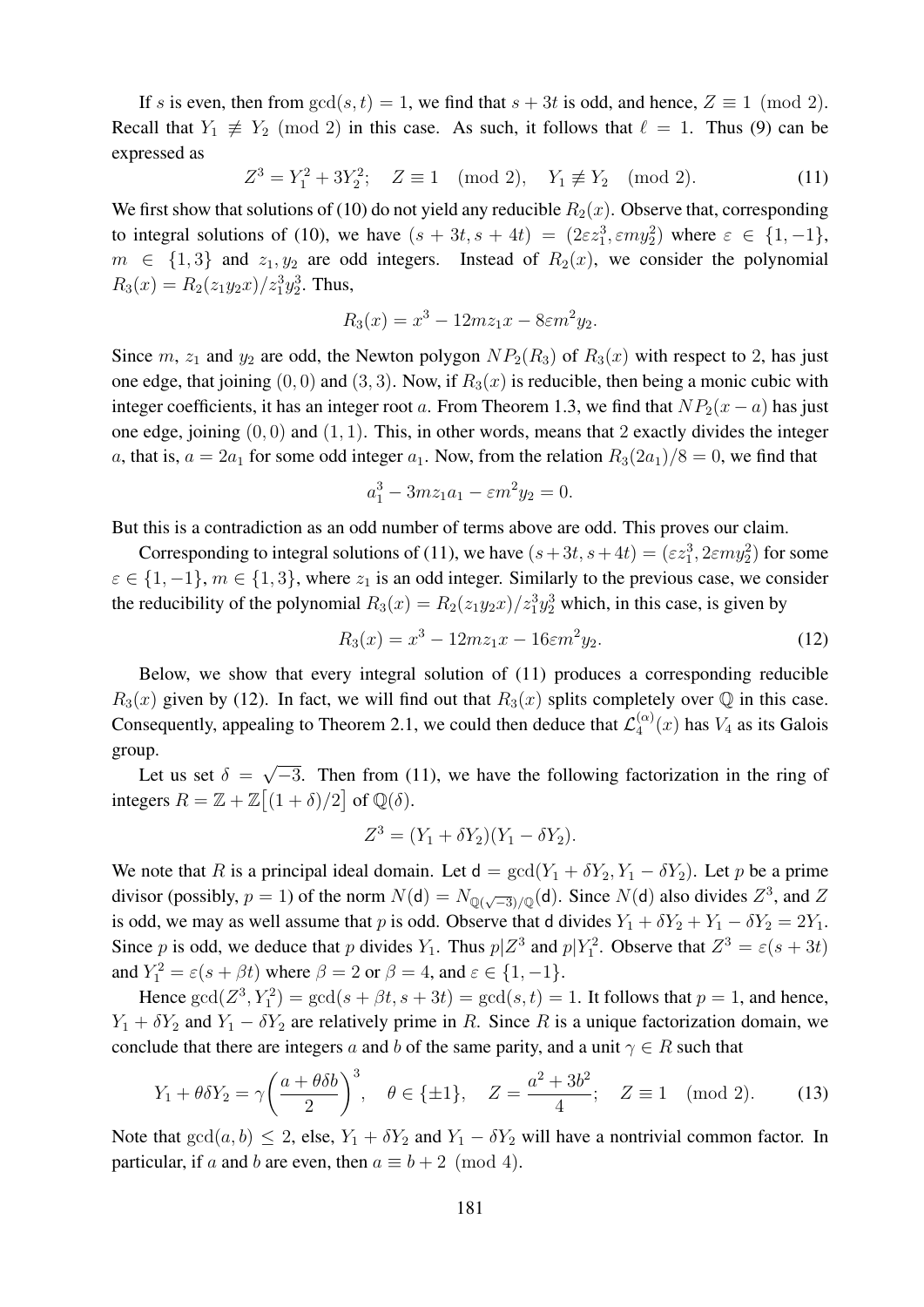We recall that the only units in R are  $\{\pm 1, \pm (1 \pm \delta)/2\}$ . Since, we have not imposed any restriction on the signs of a and b, it suffices to consider the case that  $\gamma \in \{1,(1+\eta\delta)/2\},\$  $\eta \in \{-1, 1\}$  and  $\theta = 1$ . We show that for  $\gamma = (1 + \eta \delta)/2$ , the value of  $Y_1$ , obtained in (13), is either not an integer or do not yield admissible values for Z. Hence, for  $\gamma = (1 + \delta)/2$ , (13) does not give any integral solutions to (11). After solving for  $Y_1$  in (13) with  $\gamma = (1 + \eta \delta)/2$ , we have

$$
Y_1 = \frac{a^3 - 9ab^2 - 9\eta a^2b + 9\eta b^3}{16}.
$$

Let us set  $Y_1(a, b) = a^3 - 9ab^2 - 9a^2b + 9b^3$ . Thus,  $Y_1(a, b) \equiv 0 \pmod{16}$  for  $Y_1$  to be an integer. First, assume that  $a$  and  $b$  are odd. Since odd integer squares are congruent to 1 or 9 (mod 16), we have that either  $a^2 \equiv b^2 \pmod{16}$  or,  $a^2 \equiv 9b^2 \pmod{16}$  and  $9a^2 \equiv b^2$ (mod 16). In the former case,  $Y_1(a, b) \equiv -8a^3 \pmod{16}$ , and as such,  $Y_1$  is not an integer in this case. In the latter case,  $Y_1(a, b) \equiv \pm 8\eta b^3 \pmod{16}$ . Therefore,  $Y_1$  is not an integer in this case either. Now suppose that  $a$  and  $b$  are even integers. Note that the squares of even integers are congruent to 0 or 4 (mod 16). If  $a^2 \equiv b^2 \pmod{16}$ , then  $4Z = a^2 + 3b^2 \equiv 4a^2 \equiv 0 \pmod{16}$ . But the last relation contradicts the fact that  $Z$  is an odd integer (see (13) above). In the remaining case, either  $4a^2 \equiv b^2 \pmod{16}$  or  $a^2 \equiv 4b^2 \pmod{16}$ . In the case that  $4a^2 \equiv b^2 \pmod{16}$ , we have  $a \equiv 2 \pmod{4}$  and  $b \equiv 0 \pmod{4}$ . Consequently,  $Y_1(a, b) \equiv a^3 \equiv 8 \pmod{16}$ . But then  $Y_1 = Y_1(a, b)/16$  fails to be an integer. We get a similar contradiction in the case that  $a^2 \equiv 4b^2 \pmod{16}$ . Hence, we can take  $\gamma = 1$  in (13). After solving for  $Y_1$  and  $Y_2$ , we see that the complete set of solutions to (10) is given by

$$
Y_1 = \frac{a(a^2 - 9b^2)}{8}
$$
,  $Y_2 = \frac{3b(a^2 - b^2)}{8}$ ,  $Z = \frac{a^2 + 3b^2}{4}$ ;  $Z \equiv 1 \pmod{2}$ ,

where  $a \equiv b \pmod{2}$  with  $gcd(a, b) \le 2$ . Thus, for even s, we have

$$
s + 4t \in \left\{ \frac{\epsilon a^2 (a^2 - 9b^2)^2}{32}, \frac{27\epsilon b^2 (a^2 - b^2)^2}{32} \right\},\tag{14}
$$

and

$$
s + 3t = \frac{\epsilon(a^2 + 3b^2)^3}{64},\tag{15}
$$

where  $\varepsilon \in \{-1, 1\}$ . Now, plugging in  $(z_1, y_2) = ((a^2 + 3b^2)/4, a(a^2 - 9b^2)/8)$  and  $(z_1, y_2) = ((a^2 + 3b^2)/4, 3b(a^2 - b^2)/8)$  in (12), we find that

$$
R_3(x) = \begin{cases} x^3 - 3(a^2 + 3b^2)x - 2\varepsilon a(a^2 - 9b^2) & \text{if } m = 1, \\ x^3 - 9(a^2 + 3b^2)x - 54\varepsilon b(a^2 - b^2) & \text{if } m = 3. \end{cases}
$$

One verifies that for  $m = 1$ ,

$$
R_3(x) = (x - 2a\varepsilon)(x + a\varepsilon + 3b)(x + a\varepsilon - 3b),
$$

and if  $m = 3$ , then

$$
R_3(x) = (x + 6b\varepsilon)(x - 3b\varepsilon + 3a)(x - 3b\varepsilon - 3a).
$$

This finishes the proof of our assertion. Solving for s and t in  $(14)$  and  $(15)$ , we have

$$
t = \pm \epsilon (a^6 - 45a^4b^2 + 135a^2b^4 - 27b^6)/64. \tag{16}
$$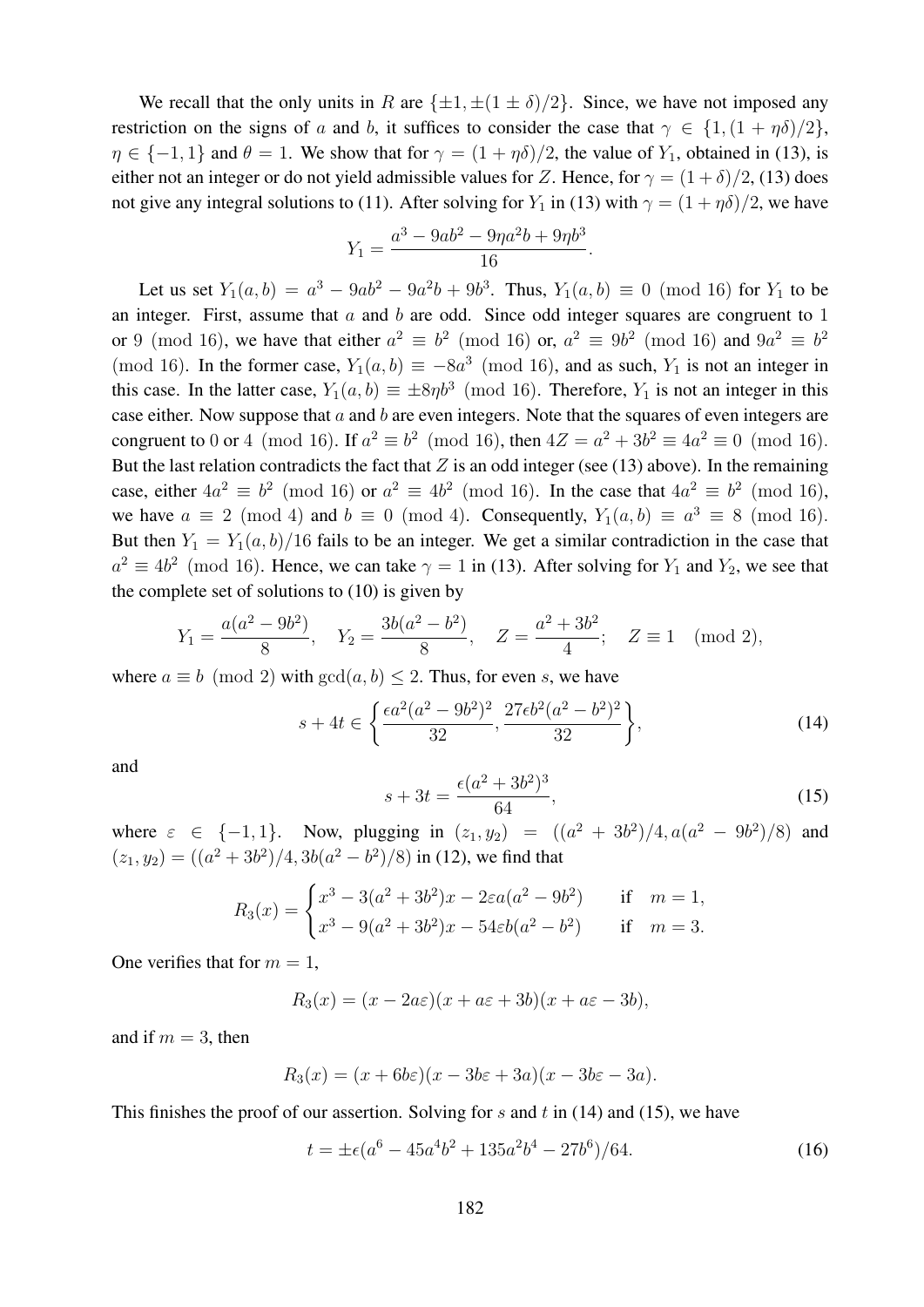Corresponding to the positive sign above, we have

$$
s = -2\epsilon (a^6 - 72a^4b^2 + 189a^2b^4 - 54b^6)/64,\tag{17}
$$

and for the negative sign,

$$
s = -2\epsilon(2a^6 - 63a^4b^2 + 216a^2b^4 - 27b^6)/64. \tag{18}
$$

Here the integer parameters  $a$  and  $b$  satisfy

 $gcd(a, b) \leq 2$ ;  $a \equiv b \pmod{2}$ .

We further observe that, if 3 | a, then  $gcd(s, t) \geq 3$ . Thus, we assume that  $3 \nmid a$ . The two sets of values of  $\alpha$  obtained from (16), (17) and (18) are respectively,

$$
\alpha = \frac{-2(a^6 - 72a^4b^2 + 189a^2b^4 - 54b^6)}{a^6 - 45a^4b^2 + 135a^2b^4 - 27b^6}
$$
\n(19)

and

$$
\frac{-2(2a^6 - 63a^4b^2 + 216a^2b^4 - 27b^6)}{a^6 - 45a^4b^2 + 135a^2b^4 - 27b^6}.
$$
\n(20)

We will compare these with  $\alpha \in \mathcal{B}_4$  and establish that there are admissible solutions integers u and  $v$  in the following cases:

- $\alpha$  satisfies (i) of  $\mathcal{B}_4$  and (19),
- $\alpha$  satisfies (ii) of  $\mathcal{B}_4$  and (20),
- $\alpha$  satisfies (iii) of  $\mathcal{B}_4$  and (20),
- $\alpha$  satisfies (iv) of  $\mathcal{B}_4$  and (19).

There are no admissible solutions in the remaining cases. We begin with the case that  $\alpha$  satisfies (i) of  $\mathcal{B}_4$  and (19). In this case,

$$
\frac{u^2 - 6v^2}{u^2 - 3v^2} = \frac{a^6 - 72a^4b^2 + 189a^2b^4 - 54b^6}{a^6 - 45a^4b^2 + 135a^2b^4 - 27b^6}.
$$

Comparing the numerators and the denominators, we have

$$
u^{2} - 6v^{2} = \lambda(a^{6} - 72a^{4}b^{2} + 189a^{2}b^{4} - 54b^{6})
$$

and that

$$
u^{2} - 3v^{2} = \lambda(a^{6} - 45a^{4}b^{2} + 135a^{2}b^{4} - 27b^{6})
$$

for some nonzero rational  $\lambda$ . Solving for u and v, we get

$$
u = \pm \sqrt{\lambda}a(a^2 - 9b^2)
$$
 and  $v = \pm 3\sqrt{\lambda}b(a^2 - b^2)$ .

Recall that a and b have the same parity with  $gcd(a, b) \le 2$ . Thus, if a and b are odd, then  $gcd(a, b) = 1$ , and

$$
a^2 - b^2 \equiv a^2 - 9b^2 \pmod{8}.
$$

Since the odd squares (mod 16) are 1 or 9, we deduce that one among  $a^2 - b^2$  and  $a^2 - 9b^2$  is not divisible by 16. Since  $3 \nmid a$  and  $gcd(a, b) = 1$ , we deduce that

$$
\gcd(b(a^2 - b^2), a(a^2 - 9b^2)) = 8.
$$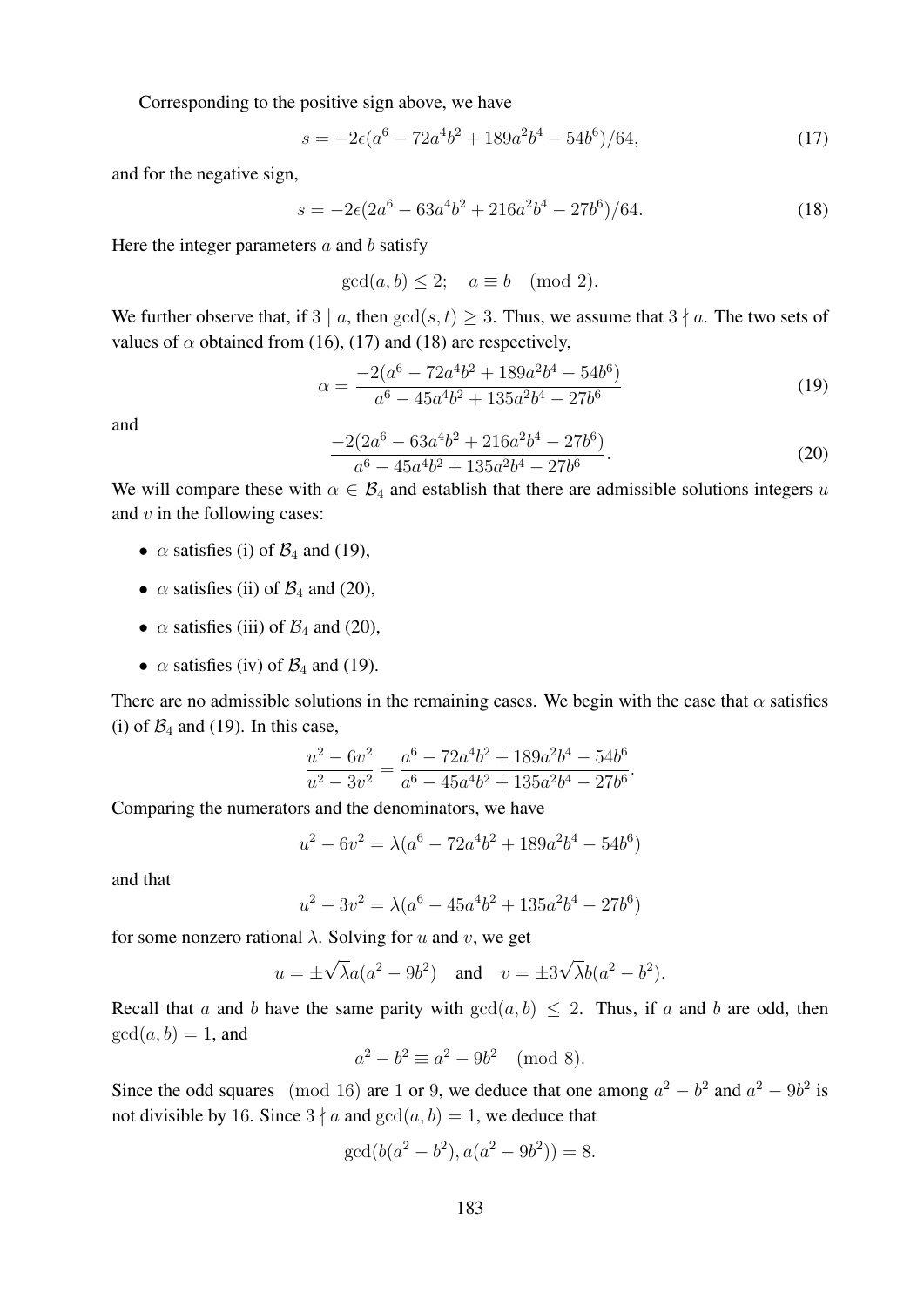Accordingly, we set  $\sqrt{\lambda} = 1/8$ . That is, we take  $\lambda = 1/64$  in this case. Now consider the case that a and b are even. In this case,  $gcd(a, b) = 2$ . Therefore,  $a^2 - b^2 \not\equiv 0 \pmod{8}$ . Nevertheless,

$$
a^2 - b^2 \equiv a^2 - 9b^2 \pmod{4}.
$$

Thus,  $gcd(b(a^2 - b^2), a(a^2 - 9b^2)) = 8$  in this case as well, and accordingly, we take  $\lambda = 1/64$ . Now suppose  $\alpha$  satisfies (ii) of  $\mathcal{B}_4$  and (20). In this case, we have

$$
\frac{2u^2 - 3v^2}{u^2 - 3v^2} = \frac{2a^6 - 63a^4b^2 + 216a^2b^4 - 27b^6}{a^6 - 45a^4b^2 + 135a^2b^4 - 27b^6}.
$$

Working similarly as before, we solve for  $u$  and  $v$  to get that

$$
u = \pm a(a^2 - 9b^2)/8
$$
 and  $v = \pm 3b(a^2 - b^2)/8$ .

Next, we consider the case that  $\alpha$  satisfies (iii) of  $\mathcal{B}_4$  and (20). In this case, we have

$$
u^{2} + v^{2} + 10uv = 2\lambda(2a^{6} - 63a^{4}b^{2} + 216a^{2}b^{4} - 27b^{6})
$$

and

$$
u^{2} + v^{2} + 4uv = \lambda(a^{6} - 45a^{4}b^{2} + 135a^{2}b^{4} - 27b^{6}),
$$

where  $\lambda$  is a nonzero rational number. After subtracting and then dividing out by 3, we get that

$$
2uv = \lambda(a^6 - 27a^4b^2 + 99a^2b^4 - 97b^6).
$$

Subtracting  $2uv$  from  $u^2 + v^2 + 4uv$ , we have

$$
(u + v)^2 = -18\lambda b^2 (a^2 - b^2)^2.
$$

Similarly, after subtracting  $6uv$  from  $u^2 + v^2 + 4uv$ , we get

$$
(u - v)^2 = -2\lambda b^2 (a^2 - 9b^2)^2.
$$

Thus,

$$
u + v = \pm 3\sqrt{-2\lambda}(a^2 - b^2)
$$
 and  $u - v = \pm \sqrt{-2\lambda}(a^2 - 9b^2)$ .

The choice of  $\lambda \in \mathbb{Q}\backslash\{0\}$  must be such that  $gcd(u, v) = 1$ . Proceeding similarly as before, we deduce that  $gcd(b(a^2 - b^2), a(a^2 - 9b^2)) = 8$  in this case. Accordingly, we set  $\sqrt{-2\lambda} = 1/4$ . That is  $\lambda = -1/32$ . Now, solving for u and v, we find that

$$
u = \frac{\pm 3b(a^2 - b^2 \pm a(a^2 - 9b^2))}{8}
$$

and

$$
v = \frac{\pm 3b(a^2 - b^2 \mp a(a^2 - 9b^2))}{8}.
$$

Finally, in the case that  $\alpha$  satisfies (iv) of  $\mathcal{B}_4$  and (19), we get that

$$
5u^2 + 5v^2 + 14uv = 2\lambda(a^6 - 72a^4b^2 + 189a^2b^4 - 54b^6)
$$

and

$$
u^{2} + v^{2} + 4uv = \lambda(a^{6} - 45a^{4}b^{2} + 135a^{2}b^{4} - 27b^{6}).
$$

From

$$
6(u2 + v2 + 4uv) - (5u2 + 5v2 + 14uv) = u2 + v2 + 10uv,
$$

we get that

$$
u^{2} + v^{2} + 10uv = 2\lambda(2a^{6} - 63a^{4}b^{2} + 216a^{2}b^{4} - 27b^{6}).
$$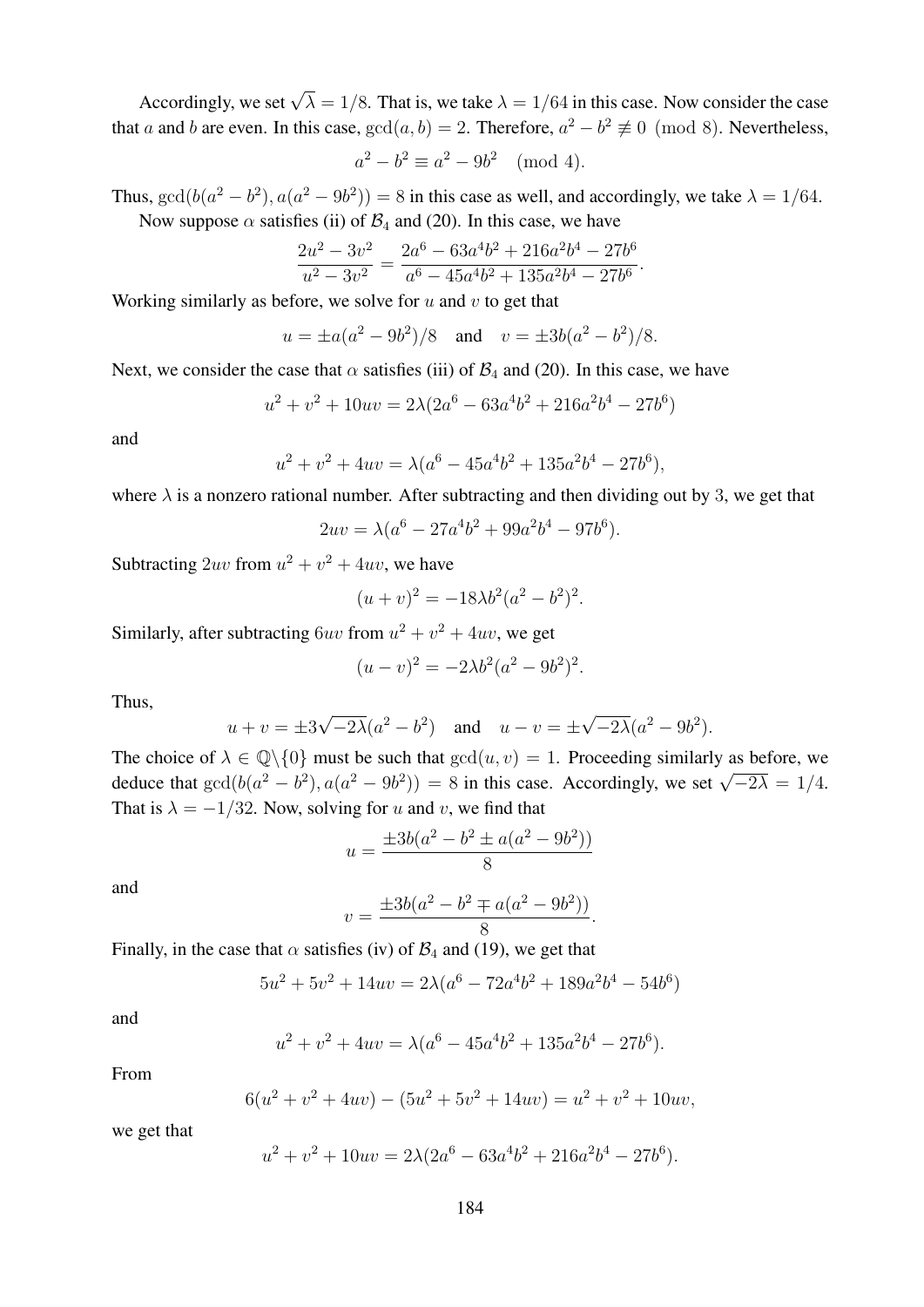Thus, this case coincides with the preceding one and, as such, one obtains the same set of values for u and v as in the previous case. This settles the sufficiency of (a) and (b) in Theorem 1.1.

It remains to show that there are no admissible solutions in the remaining cases. We begin by considering the case that  $\alpha$  satisfies (i) of  $\mathcal{B}_4$  and (20). In this case, we get that

$$
\frac{u^2 - 6v^2}{u^2 - 3v^2} = \frac{2a^6 - 63a^4b^2 + 216a^2b^4 - 27b^6}{a^6 - 45a^4b^2 + 135a^2b^4 - 27b^6}.
$$

Comparing and solving for  $3v^2$ , we find that there is a nonzero rational number  $\lambda$  such that

$$
3v^2 = -\lambda a^2 (a^2 - 9b^2)^2.
$$

Let  $\lambda = p/q$  where p and q are nonzero integers with  $gcd(p, q) = 1$ . Since  $3 \nmid a$ , we deduce from above that  $3|p$ . But then from

$$
u^2 - 6v^2 = \lambda(2a^6 - 63a^4b^2 + 216a^2b^4 - 27b^6),
$$

we get that  $3|u$  (since  $3 \nmid q$ ). But this contradicts (i) of  $\mathcal{B}_4$ . Next suppose that  $\alpha$  satisfies (ii) of  $\mathcal{B}_4$ and (19). In this case, we have

$$
\frac{2u^2 - 3v^2}{u^2 - 3v^2} = \frac{a^6 - 72a^4b^2 + 189a^2b^4 - 54b^6}{a^6 - 45a^4b^2 + 135a^2b^4 - 27b^6}.
$$

Thus, there is a nonzero rational  $\lambda = p/q$  such that

$$
2u^2 - 3v^2 = \lambda(a^6 - 72a^4b^2 + 189a^2b^4 - 54b^6)
$$

and

$$
u^2 - 3v^2 = \lambda(a^6 - 45a^4b^2 + 135a^2b^4 - 27b^6).
$$

Solving, we have

$$
u^2 = -27\lambda b^2 (a^2 - b^2)^2
$$
 and  $3v^2 = -\lambda a^2 (a^2 - 9b^2)^2$ .

Once again, since  $3 \nmid a$ , we deduce from the last display that  $3|p$ . Consequently, from the display preceding the last display, we get that  $27|u$ , a contradiction since  $3 \nmid u$  as per (ii),  $\mathcal{B}_4$ .

If  $\alpha$  satisfies (iii) of  $\mathcal{B}_4$  and (19), then proceeding as before we have

$$
u^{2} + v^{2} + 10uv = 2\lambda(a^{6} - 72a^{4}b^{2} + 189a^{2}b^{4} - 54b^{6})
$$

and

$$
u^{2} + v^{2} + 4uv = \lambda(a^{6} - 45a^{4}b^{2} + 135a^{2}b^{4} - 27b^{6}),
$$

where  $\lambda = p/q$  is a nonzero rational number with  $gcd(p, q) = 1$ . Subtracting, we get

$$
6uv = \lambda(a^6 - 99a^4b^2 + 243a^2b^4 - 81b^6).
$$

Since  $3 \nmid a$ , we have that  $3|p$ . Similarly, it also follows from the display preceding the last one above that  $3|(u^2 + v^2 + 4uv)$ . Recall that  $u \neq v \pmod{3}$  in (iii) of  $\mathcal{B}_4$ . But this implies that

$$
0 \equiv u^2 + v^2 + 4uv \equiv u^2 + v^2 + uv \equiv 1 \pmod{3},
$$

a contradiction, and our assertion follows.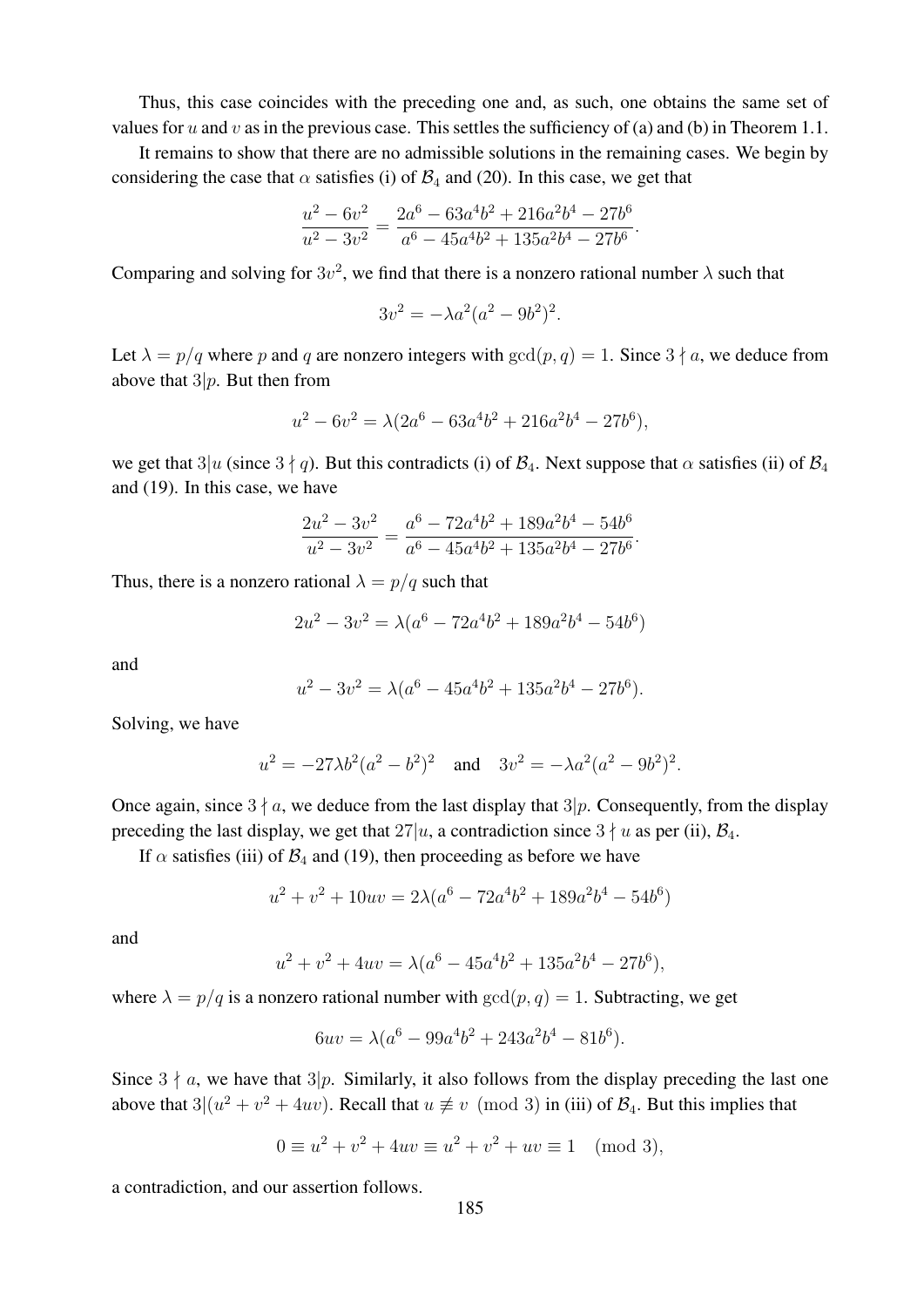Lastly, we consider the case that  $\alpha$  satisfies (iv) of  $\mathcal{B}_4$  and (20). In this case, we have

$$
5u^2 + 5v^2 + 14uv = 2\lambda(2a^6 - 63a^4b^2 + 216a^2b^4 - 27b^6)
$$

and

$$
u^{2} + v^{2} + 4uv = \lambda(a^{6} - 45a^{4}b^{2} + 135a^{2}b^{4} - 27b^{6}).
$$

As noted before, we have from observing that

$$
6(u2 + v2 + 4uv) - (5u2 + 5v2 + 14uv) = u2 + v2 + 10uv,
$$

that

$$
u^{2} + v^{2} + 10uv = 2\lambda(a^{6} - 72a^{4}b^{2} + 189a^{2}b^{4} - 54b^{6}).
$$

Thus, we are reduced to the preceding case. Hence, there are no admissible solutions in integers  $u$  and  $v$  in this case. This concludes the proof of Theorem 1.1.

We now turn to the proof of Theorem 1.2. Thus, we assume for now that  $\alpha \in \mathbb{Q} \backslash \mathcal{E}_4$ , and that  $\alpha$  does not satisfy (i)–(iv) in  $\mathcal{B}_4$ . In particular, Discr $(\mathcal{L}_4^{(\alpha)})$  $\binom{\binom{\alpha}{4}}{4} \neq \Box$ . According to Theorem 2.1, the Galois group of  $\mathcal{L}_4^{(\alpha)}$  $\binom{\alpha}{4}(x)$  is different from  $S_4$  if and only if the resolvent cubic of  $\mathcal{L}_4^{(\alpha)}$  $\binom{\alpha}{4}(x)$  is reducible. As before, we work with the shifted polynomial

$$
g(x) = \mathcal{L}_4^{(\alpha)}(x + \alpha + 4) = x^4 - 6(\alpha + 4)x^2 - 8(\alpha + 4)x + 3(\alpha + 4)(\alpha + 2),
$$

and let

$$
R_1(x) = R_g(2x - 2\alpha - 8)/8 = x^3 - 6(\alpha + 4)(\alpha + 3)x - 4(\alpha + 4)^2(\alpha + 3).
$$

We assume that  $R_1(x)$  is reducible over the rationals. Note that in the case under consideration,  $R_1(x)$  has exactly one root in Q. Else, if  $R_1(x)$  has three roots in Q, then by (iii) of Theorem 2.1,

$$
\operatorname{Gal}(\mathcal{L}_4^{(\alpha)}) = \operatorname{Gal}(g) = V_4.
$$

Since  $V_4 \subset A_4$ , it will then follow that  $\text{Discr}(\mathcal{L}_4^{(\alpha)})$  $\binom{\alpha}{4}$  =  $\Box$ , contrary to our assumption in the present case.

Now, consider the polynomial

$$
\frac{R_1((\alpha+3)x)}{(\alpha+3)^3} = x^3 - 6\left(\frac{\alpha+4}{\alpha+3}\right)x - 4\left(\frac{\alpha+4}{\alpha+3}\right)^2.
$$

Setting  $s = (\alpha + 4)/(\alpha + 3)$  in the last equation, we find that  $R_1(x)$  is reducible over the rationals for some  $\alpha \in \mathbb{Q}$  if and only if  $(x, s)$  is a  $\mathbb{Q}$ -rational point on the curve  $r(x, s) = x^3 - 6sx - 4s^2$ . Considering  $r(x, s) = 0$  as a quadratic equation in s, we see that a reducible  $R_1(x)$  corresponds to Q-rational points on the curve  $\text{Discr}_s(r(x, s)) = 36x^2 + 16x^3 = \Box$ . It is now easy to see that the Q-rational points on this curve correspond to the Q-rational points on the parabola  $y^2 = 4x + 9$ . The Q-rational points on this parabola can be parametrized as

$$
x = t^2 - 9/4, \quad y = 2t, \quad t \in \mathbb{Q}.
$$

Now, solving for s in  $r(x, s) = 0$ , we get that

$$
s = \frac{(-3 \pm 2t)x}{4}.
$$

Putting  $x = t^2 - 9/4$  and simplifying, we get that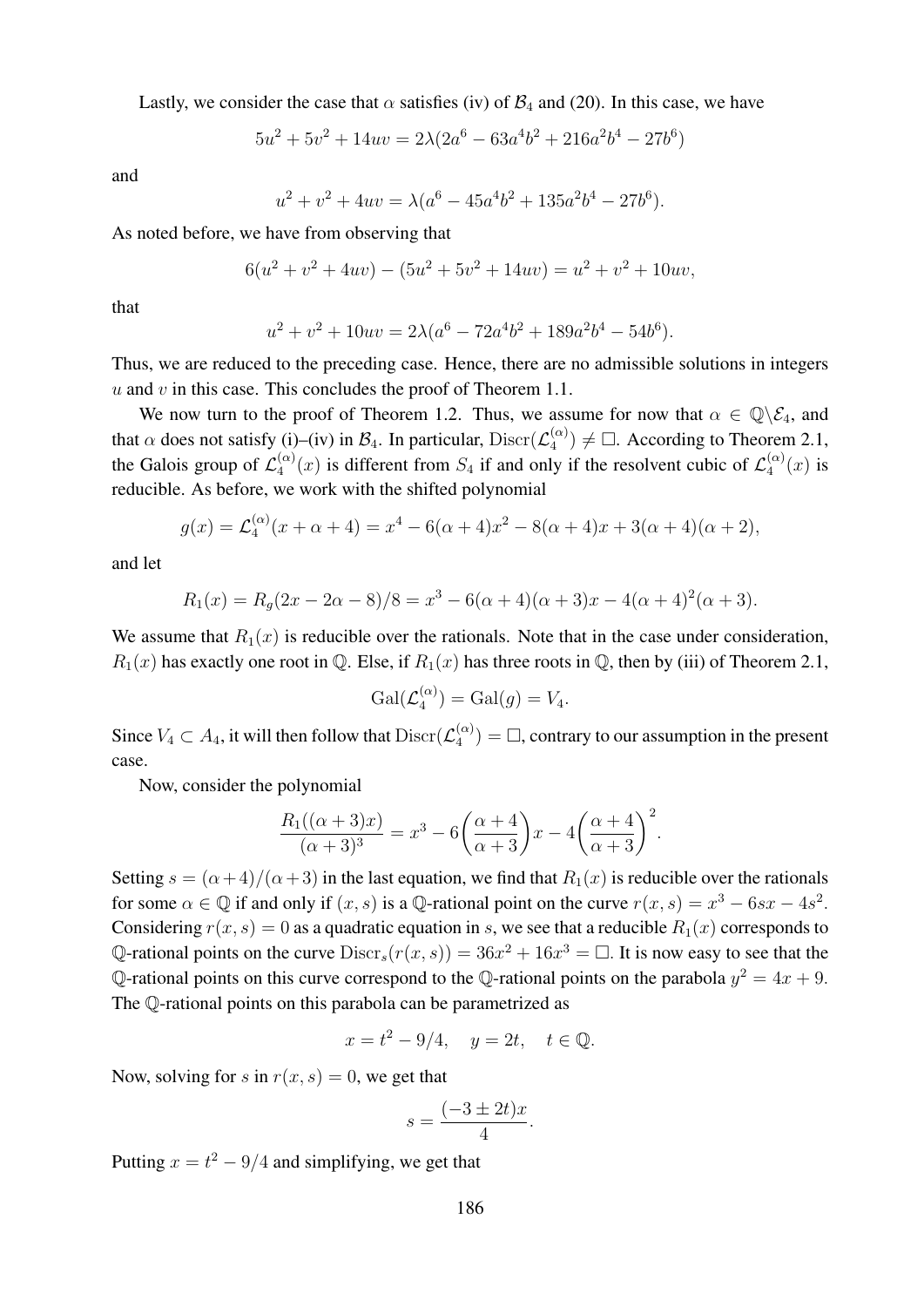$$
s = \frac{\varepsilon}{4}(t^2 - 9/4)(2t - 3\varepsilon) = \begin{cases} (2t + 3)(2t - 3)^2/16 & \text{if } \varepsilon = 1, \\ -(2t + 3)^2(2t - 3)/16 & \text{if } \varepsilon = -1. \end{cases}
$$

For notational convenience, we set  $u = 2t + 3$  and  $v = 2t - 3$  so that,  $u - v = 6$ . Thus,

$$
s = \begin{cases} uv^2/16 & \text{if } \varepsilon = 1, \\ -u^2v/16 & \text{if } \varepsilon = -1. \end{cases}
$$

Now solving for  $\alpha$  in  $s = (\alpha + 4)/(\alpha + 3)$ , we get that

$$
\alpha + 3 = \begin{cases} 16/(uv^2 - 16) & \text{if } s = uv^2/16, \\ -16/(u^2v + 16) & \text{if } s = -u^2v/16. \end{cases}
$$
(21)

Let A be the unique rational root of  $R_g(x)$ . Recall that  $R_g(x)$  is given by

$$
R_g(x) = x^3 + 6(\alpha + 4)x^2 - 12(\alpha + 4)(\alpha + 2)x - 72(\alpha + 4)^2(\alpha + 2) - 64(\alpha + 4)^2.
$$

It follows that

$$
A = x/2(\alpha + 3) + \alpha + 4,
$$

where  $x \in \mathbb{Q}$  is a root of  $r(x, s) = 0$ . Note that  $x = (4t^2 - 9)/4 = uv/4$ . Putting the values of x and  $\alpha$  above, we get

$$
A = \begin{cases} \frac{uv(uv^2 - 16)}{128} + \frac{uv^2}{uv^2 - 16} & \text{if } \alpha + 3 = 16/(uv^2 - 16), \\ \frac{-uv(u^2v + 16)}{128} + \frac{u^2v}{u^2v + 16} & \text{if } \alpha + 3 = -16/(u^2v + 16). \end{cases}
$$
(22)

Recall that if  $R_q(x)$  has exactly one rational root A, then  $Gal(g) = D_4$  or  $Gal(g) = \mathbb{Z}/4\mathbb{Z}$ . In order to finish the proof of Theorem 1.2, we must eliminate the occurrence of the latter possibility. On the other hand, we have to show that the former occurs infinitely often. This in turn is determined by the factorization of the polynomial  $G(x)$  in Theorem 2.1 over the splitting field of  $R_g(x)$ . We recall that  $\text{Discr}(R_g) = \text{Discr}(g) = \text{Discr}(\mathcal{L}_4^{(\alpha)})$  $\binom{\alpha}{4}$ . Since,  $R_g(x)$  has a rational root, it follows that the splitting field of  $R_q(x)$  is

$$
K = \mathbb{Q}\bigg(\sqrt{\mathrm{Discr}(R_g)}\bigg) = \mathbb{Q}\big(\sqrt{\mathrm{Discr}(g)}\big) = \mathbb{Q}\bigg(\sqrt{\mathrm{Discr}(\mathcal{L}_4^{(\alpha)})}\bigg).
$$

Recall that  $\text{Discr}(\mathcal{L}_4^{(\alpha)})$  $\binom{\alpha}{4}$  = 3( $\alpha + 4$ )( $\alpha + 2$ ) (mod  $\mathbb{Q}^2$ ). Therefore,

$$
K = \mathbb{Q}(\sqrt{\Delta}), \quad \Delta = 3(\alpha + 4)(\alpha + 2).
$$

Setting  $F(x) = q(x)$  in Theorem 2.1, we find that

$$
G(x) = (x2 - Ax + 3(\alpha + 4)(\alpha + 2))(x2 - 6(\alpha + 4) - A).
$$

Thus, by (iv) of Theorem 2.1,  $g(x)$  has the Galois group  $\mathbb{Z}/4\mathbb{Z}$  if and only if  $G(x)$  splits over Thus, by (iv) of Theorem 2.1,  $g(x)$  has the Galois group  $\mathbb{Z}/4\mathbb{Z}$  if and only if  $G(x)$  spins over  $K = \mathbb{Q}(\sqrt{\Delta})$ . This is the case if and only if  $A^2 - 12(\alpha + 4)(\alpha + 2)$  and  $4(6(\alpha + 4) + A)$  (these are the discriminants of the quadratic factors of  $G(x)$ ) are nonzero squares in K. Note that

$$
(A2 - 12(\alpha + 4)(\alpha + 2))((6(\alpha + 4) + A)) = Rg(A) + 64(\alpha + 4)2 = 64(\alpha + 4)2.
$$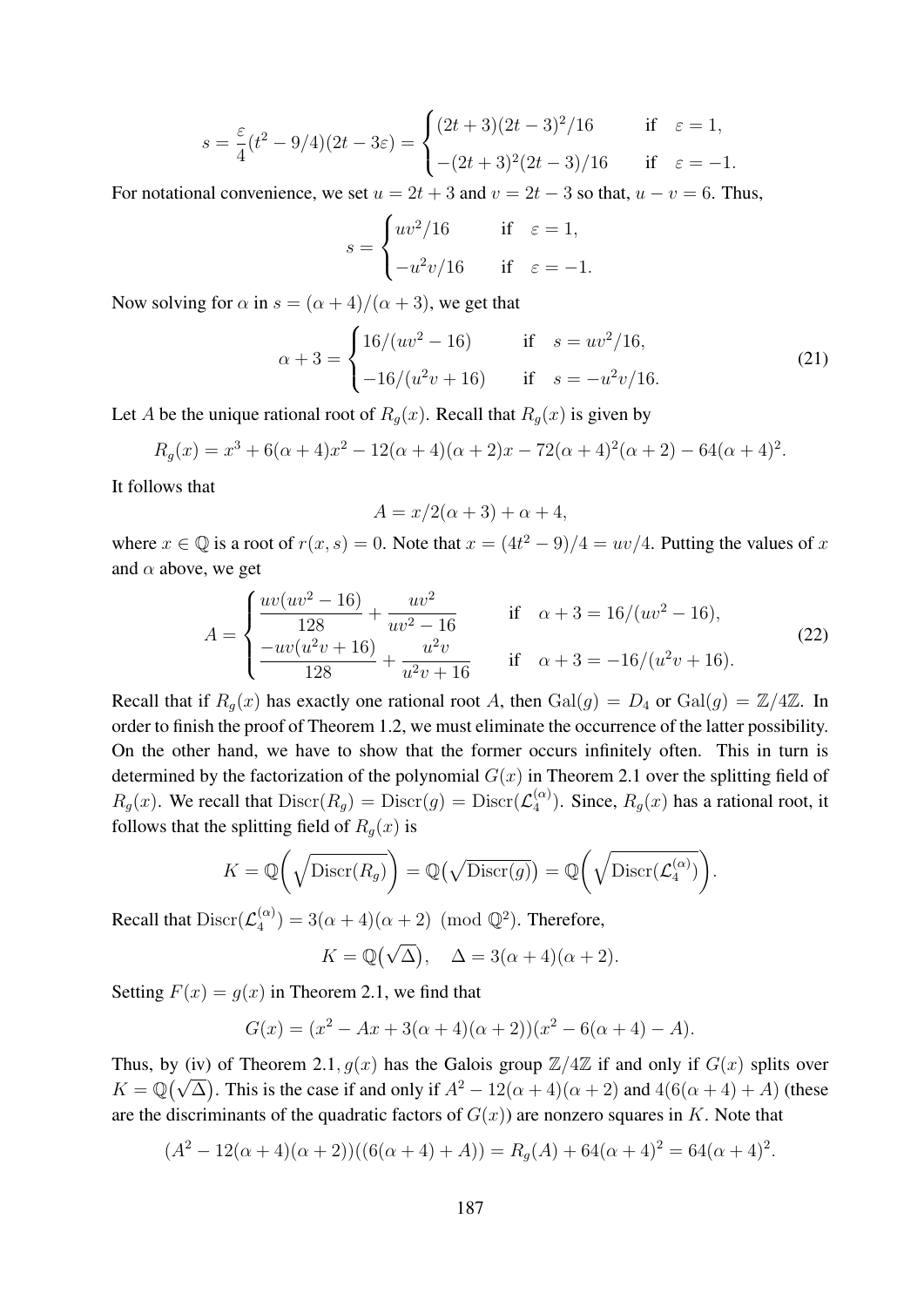Since  $\alpha \in \mathbb{Q}$ , it therefore suffices to have  $6(\alpha + 4) + A$  be a square in K in order for  $G(x)$  to split completely over K. From Corollary 4.3, [4], we deduce that  $6(\alpha + 4) + A$  is square in K if and only if  $(6(\alpha + 4) + A)\Delta = \Box$ . We substitute the values of  $\alpha$  and A from (21) and (22), say, we consider first

$$
\alpha + 3 = 16/(uv^2 - 16).
$$

After substituting  $\alpha$ , A and  $\Delta$  in  $(6(\alpha + 4) + A)\Delta = \Box$ , we get

$$
3 \times \frac{uv^2}{uv^2 - 16} \times \frac{32 - uv^2}{uv^2 - 16} \times \left(\frac{7uv^2}{uv^2 - 16} + \frac{uv(uv^2 - 16)}{128}\right) = \Box.
$$

We show that the last equation does not hold for any choice of integers  $u$  and  $v$  satisfying  $u = v + 6$ . After identifying the obvious squares appearing on the left hand side above, we rewrite the equation as

$$
v(32 - uv2)(uv2 - 16)((uv2 - 16)2 + 896v) = 3z2,
$$
 (23)

where  $z \neq 0$  is an integer. As noted previously, we may assume without any loss of generality that u and v (as described in  $\mathcal{B}_4$ ) are positive. Therefore, for (23) to hold, we must have that  $(32 - uv^2)(uv^2 - 16) > 0$ . This implies that  $16 < uv^2 < 32$ . Note that if  $v \ge 2$ , then  $u = v + 6 \ge 8$  so that,  $uv^2 \ge 32$ . Therefore, we are left with the possibility that  $v = 1$ , and as such,  $u = 7$ . But then  $uv^2 = 7 < 16$ . This proves our assertion.

In the case that  $\alpha + 3 = -16/(uv^2 + 16)$ , after substituting the values of  $\Delta = 3(\alpha + 4)(\alpha + 4)$ and  $\alpha$  from above and A from (21) in  $(6(\alpha + 4) + A)\Delta = \Box$ , we get

$$
\frac{3u^2v}{u^2v+16} \times \frac{-32 - u^2v}{u^2v+16} \times \left(\frac{7u^2v}{u^2v+16} - \frac{uv(u^2v+16)}{128}\right) = \Box,
$$

where  $u = v + 6$ . Proceeding as before, we identify the obvious squares here and rewrite the last equation as

$$
u(u2v + 32)(u2v + 16)((u2v + 16)2 – 896u) = 3z2,
$$
 (24)

where  $z \neq 0$  is an integer. Observe that after putting  $u = v + 6$  in  $u^2v + 32$ , we get

$$
u2v + 32 = v3 + 12v2 + 36v + 32 = (v + 2)2(v + 8).
$$

Doing the same for  $u^2v + 16$  gives

$$
u2v + 16 = v3 + 12v2 + 36v + 16 = (v + 4)(v2 + 8v + 4).
$$

Plugging these values in (24), ignoring the square factors, we get

$$
(v+4)(v+6)(v+8)(v^2+8v+4)((v+4)^2(v^2+8v+4)^2-896(v+6)) = 3z^2.
$$
 (25)

We would like to establish that there are no integer points  $(v, z)$  with  $vz \neq 0$  on the curve given by (25). This is achieved as follows. First, we show that if  $(v, z)$  is an integer point on (25), then for some integer  $z_1 \neq 0$ , the integer point  $(v, z_1)$  lies on an elliptic curve of the shape

$$
(v+4)(v+6)(v+8) = bz12 where b|42.
$$
 (26)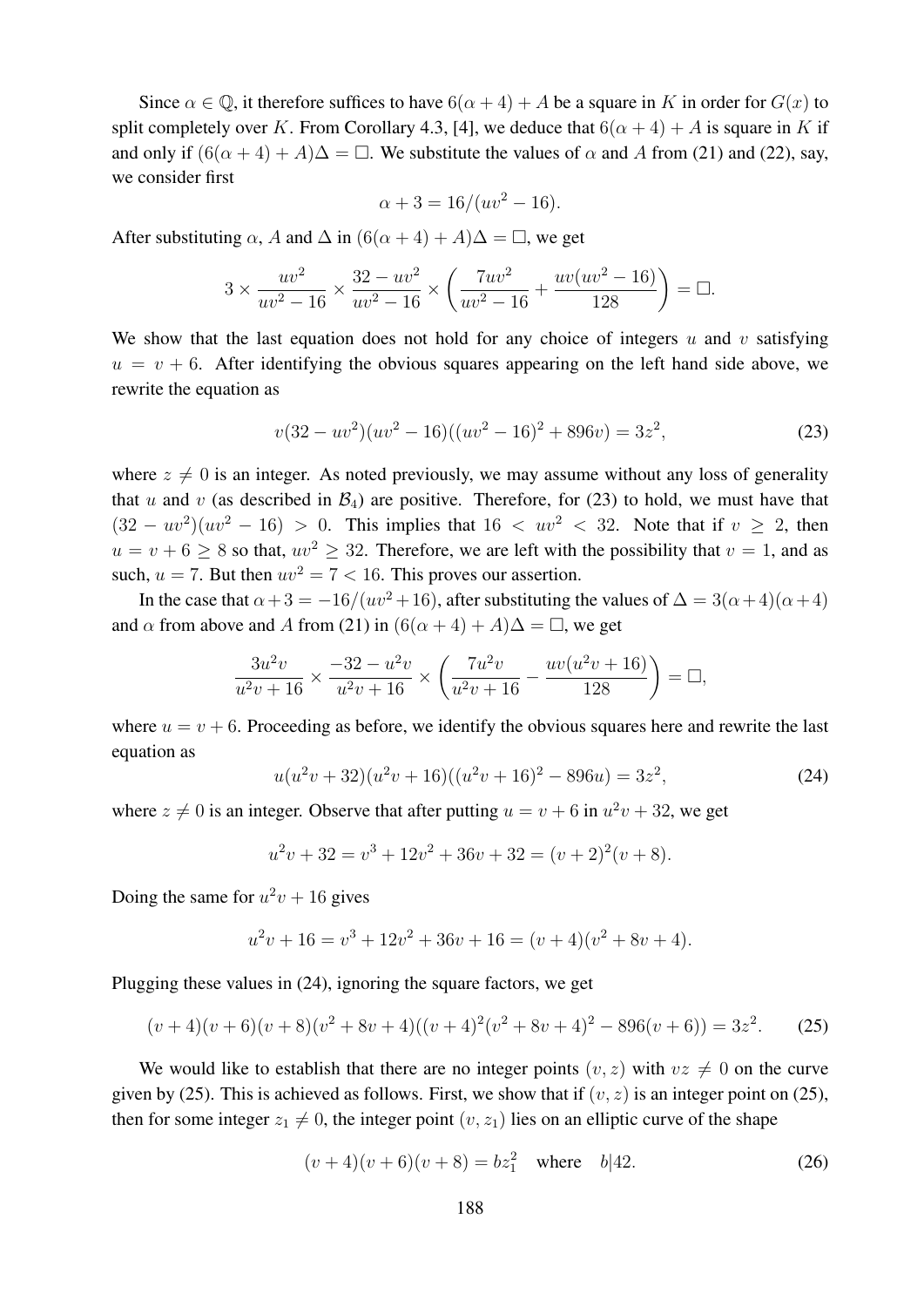We then take the help of Sage to find the integer points on these elliptic curves. Finally, we arrive at a contradiction by plugging the values of  $v$  in (25) and showing that the product on the left hand side of (25) is not of the form  $3z^2$ .

In order to obtain the desired elliptic curves, we first note that each factor appearing on the left hand side of (25) can be uniquely expressed as  $m\ell^2$  where m and  $\ell$  are nonzero integers with m squarefree. We refer to  $m$  as the squarefree part of the concerned factor. Observe that product of the squarefree parts of all the factors must be of the form  $3k^2$  where  $k|z$  in (25). Thus, if m is the squarefree part of a factor in (25), and p is prime diving m, then either  $p = 3$  or there is another factor in (25) with squarefree part  $m'$  such that  $p|m'$ . Let  $m_i$  denote the squarefree part of  $v+i$  for  $i = 4, 6$  and 8. We investigate the possible prime divisors of  $m_i$  for each  $i \in \{4, 6, 8\}$ . Let  $p|m_i$ and  $p \neq 3$ . Note that if  $p|m_j$  for some  $j \neq i$ , then p divides  $v + i - (v + j) = i - j \in \{\pm 2, \pm 4\}.$ Thus,  $p = 2$  in that case. Now, if  $p|(v^2 + 8v + 4)$ , then we have

$$
q(i) = i^2 - 8i + 4 \equiv 0 \pmod{p}.
$$

Now,  $q(4) = -12$ ,  $q(6) = -8$  and  $q(8) = 4$ . It follows that  $p = 2$  (note that we have assumed  $p \neq 3$ ). Similarly, if  $p$ | $((v + 4)^2(v^2 + 8v + 4)^2 – 896(v + 6))$ , then

$$
q(i) = (4 - i)^2(i^2 - 8i + 4)^2 - 896(6 - i) \equiv 0 \pmod{p}.
$$

We have  $q(4) = -2^8 \cdot 7$ ,  $q(6) = -2^8$  and  $q(8) = 2^{11}$ . Thus,  $p \in \{2, 7\}$ . The above analysis shows that if  $p|m_i$  for some  $i \in \{4,6,8\}$ , then either  $p=3$  or  $p \in \{2,7\}$ . Therefore,  $m_i|42$  and we get the elliptic curve (26). We now analyse this elliptic curve. In order to put the curve (26) in the Weierstrass form, we perform a couple of transformations. First, we set  $v + 6 = x_1$  to get

$$
x_1(x_1^2 - 4) = bz_1^2.
$$

Next, we multiply both sides by  $b^3$ , and set  $x = bx_1$  and  $y = b^2z_1$  to get

$$
x(x^{2} - 4b^{2}) = y^{2}; \quad y \neq 0; \quad b \in \mathcal{B} := \{1, 2, 3, 6, 7, 14, 21, 42\}.
$$
 (27)

We used Sage to find all (finitely many) the integral points  $(x, y)$  on (27) for each  $b \in \mathcal{B}$ . Among these, we discarded those solutions  $(x, y)$  where, either  $y = 0$ ,  $b \nmid x$  or  $b^2 \nmid y$ . This procedure gave us the following 6 values of  $x$ :

$$
b = 3, x \in \{-3, 12, 18, 294\};
$$
  $b = 7, x = 112$  and  $b = 42, x = 588.$ 

We now obtain the values of  $x_1 = x/b$  as

$$
b = 3, x_1 \in \{-1, 4, 6, 98\};
$$
  $b = 7, x_1 = 16$  and  $b = 42, x_1 = 14.$ 

Accordingly, we obtain the values of  $v = x_1 - 6$  as  $v \in \{-7, -2, 0, 92, 10, 8\}$ . Recall that only  $v > 0$  are being considered here. This leaves us with the possibility that  $v \in \{92, 10, 8\}$ . It is then easily verified that none of these values of  $v$  yields an admissible value for  $z$  in (24).

Thus, we have established that if the resolvent cubic of  $\mathcal{L}_4^{(\alpha)}$  $\binom{\alpha}{4}(x)$  splits but not completely, then  $\operatorname{Gal}(\mathcal{L}_4^{(\alpha)}$  $\binom{\alpha}{4}$  =  $D_4$ . Furthermore, this is the case if (see (21))

$$
\alpha + 3 \in \{16/(uv^2 - 16), -16/(u^2v + 16)\},\
$$